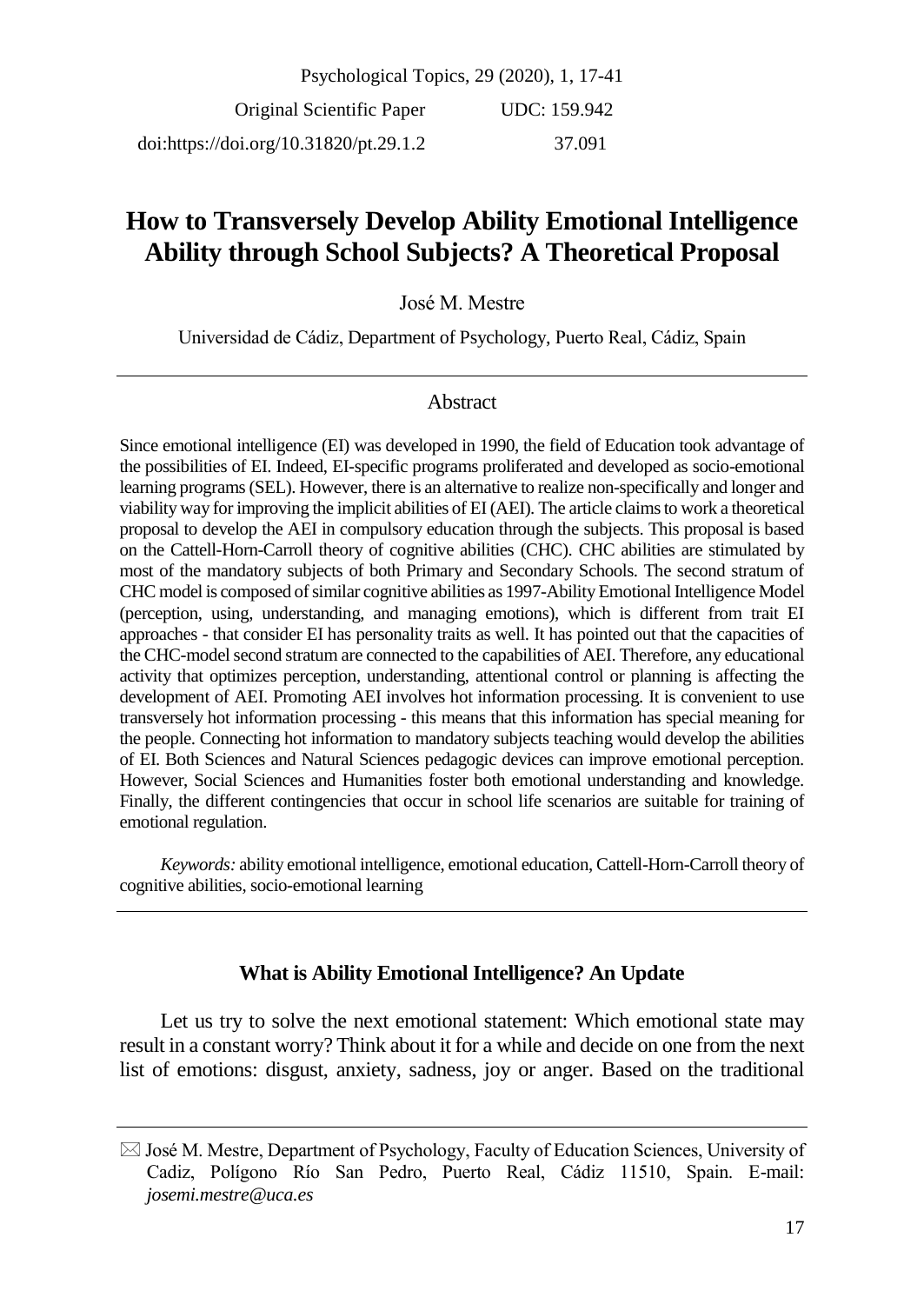emotional knowledge, the only possible answer is anxiety (Cisler, Olatunji, Feldner, & Forsyth, 2010). Anxiety is a secondary emotional state that affects a person's perception of existential life, whose central cognitive process is to be concerned (Lazarus & Lazarus, 1996). Another emotional intelligence question, perhaps even more challenging than the first, is this: How can people effectively regulate their anxiety state? The relationship between cognitive performance and anxiety arousal follows Yerkes-Dodson Law (1908) (see Figure 1), i.e., medium levels of anxiety involve better cognitive performance than both lower and higher levels of anxiety (Oatley & Johnson-Laird, 2014). Hence, people who can regulate their anxiety states to medium levels are using their ability emotional intelligence (AEI) (Mestre, MacCann, Guil, & Roberts, 2016). This type of emotional decision-making implies an intelligent act (Salovey, Hsee, & Mayer, 1993) because people use the information set on their emotional processes to help them make more effective decisions, especially when making decisions using the controlled cognitive system instead of the automatic one (Kahneman, 2011).



*Figure 1.* Yerkes-Dodson Law (1908).

Like any other intelligence, ability emotional intelligence (AEI) has to be addressed to solve problems related to social functioning (Guil et al., 2018), especially when the information we use come from emotions (Lopes et al., 2004).

In 1990, Salovey and Mayer proposed the existence of this intelligence based on research in different areas, such as cognition, emotion, intelligence or psychotherapy, suggesting that some people might be more intelligent with emotions than others (Salovey & Mayer, 1990). Subsequently, they pointed out what cognitive abilities are in their AEI's theoretical framework, following a hierarchical model, from bottom to the top, described as perceiving, using, understanding, and managing emotions in oneself and others (Mayer & Salovey, 1997). This 1997-AEI model has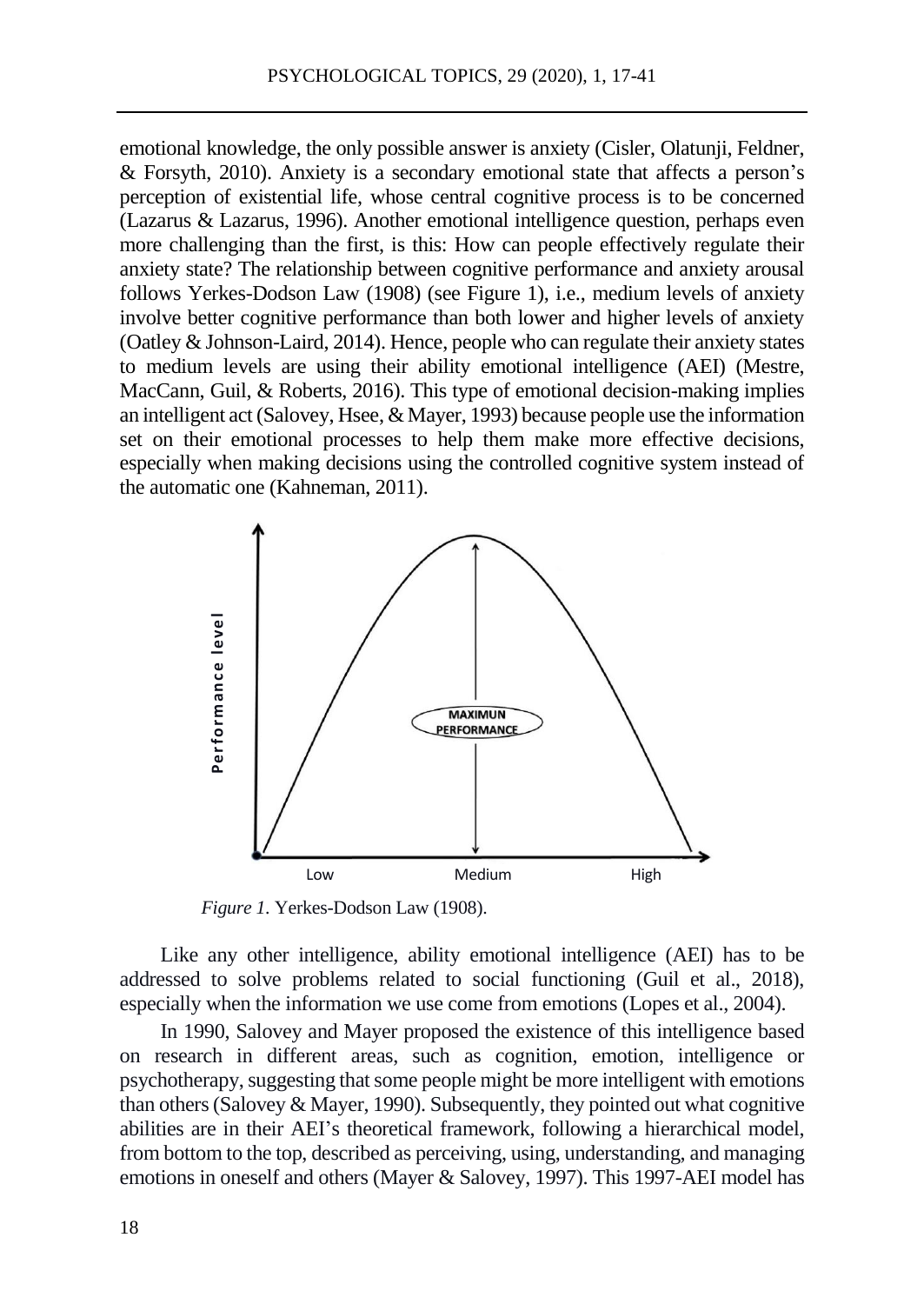a hierarchical development as well, hence, the lowest level, *perception,* is going to develop earlier than the others (Mayer & Salovey, 1997).

However, some authors have defended that the second ability, *using emotions,* should be integrated within the other three (see, for example, Mestre et al., 2016; Mikolajczak, 2009). Thus, ability emotional intelligence (AEI) would have three main abilities: perception and expression of emotions, understanding and knowledge of emotions, and emotional regulation (Hughes & Evans, 2016).

#### **Seven Principles for the Last Update about Ability Emotional Intelligence**

With the  $25<sup>th</sup>$  anniversary of the ability emotional intelligence (AEI), Mayer, Caruso, and Salovey (2016) have established seven principles that AEI should follow: The *first* is that the AEI is a *mental capacity*. This is an obvious principle if we bear in mind that the term AEI carries the noun *intelligence* and the adjective *emotional*. Some EI approaches, such as trait emotional intelligence (TEI), argue that the term includes certain personality traits (see Petrides et al., 2016). However, the AEI approach tries to keep the EI as a new theoretical construct of intelligence, albeit in a broader sense than intelligence's psychometric tradition (Iliescu, Ilie, Ispas, & Ion, 2013; MacCann, 2010; Mayer, Roberts, & Barsade, 2008). If the intelligence is the capacity to carry out abstract reasoning, to understand meanings, to know how to distinguish between similarities and differences between two concepts, to generalize situations from facts, and to understand when to apply exceptions, then this system of mental capacities (Detterman, 1982) can also be applied to emotions to identify how people are capable of accurately perceiving and expressing emotions, how people use emotions to facilitate their thinking, how they understand emotional processes and their meanings and to regulate and manage their emotions for a better social and personal functioning (Mayer et al., 2016; Mestre et al., 2016).

The *second* principle is that AEI is better measured as a capacity than as a trait. Like any intelligence assessment instrument, AEI should be measured by cognitive tasks (Kong, 2014). MacCann and colleagues have pointed out that it is difficult to justify why AEI could be measured differently from any other type of intelligence, especially because AEI is structured in a similar way to the current definitions of intelligence based on the CHC mental-capacity model - Carroll, Horn and Cattell (MacCann, Joseph, Newman, & Roberts, 2014; MacCann & Roberts, 2008; Mestre et al., 2016). Furthermore, it seems that people are imprecise in estimating their own intelligence and EI capabilities (Brackett, Rivers, Shiffman, Lerner, & Salovey, 2006), so how can researchers be sure of these AEI self-estimations based on selfreports? (Mestre & Guil, 2006). Does it make sense to ask people how emotional intelligent are they? Probably just in case we are interested in knowing their own perception of their AEI, which may be also useful to know (Mestre et al., 2016).

The *third* principle is that solving problems intelligently does not necessarily correspond to intelligent behaviour. For example, a gifted student is likely to achieve a good academic performance, but this cannot be assured because it has been broadly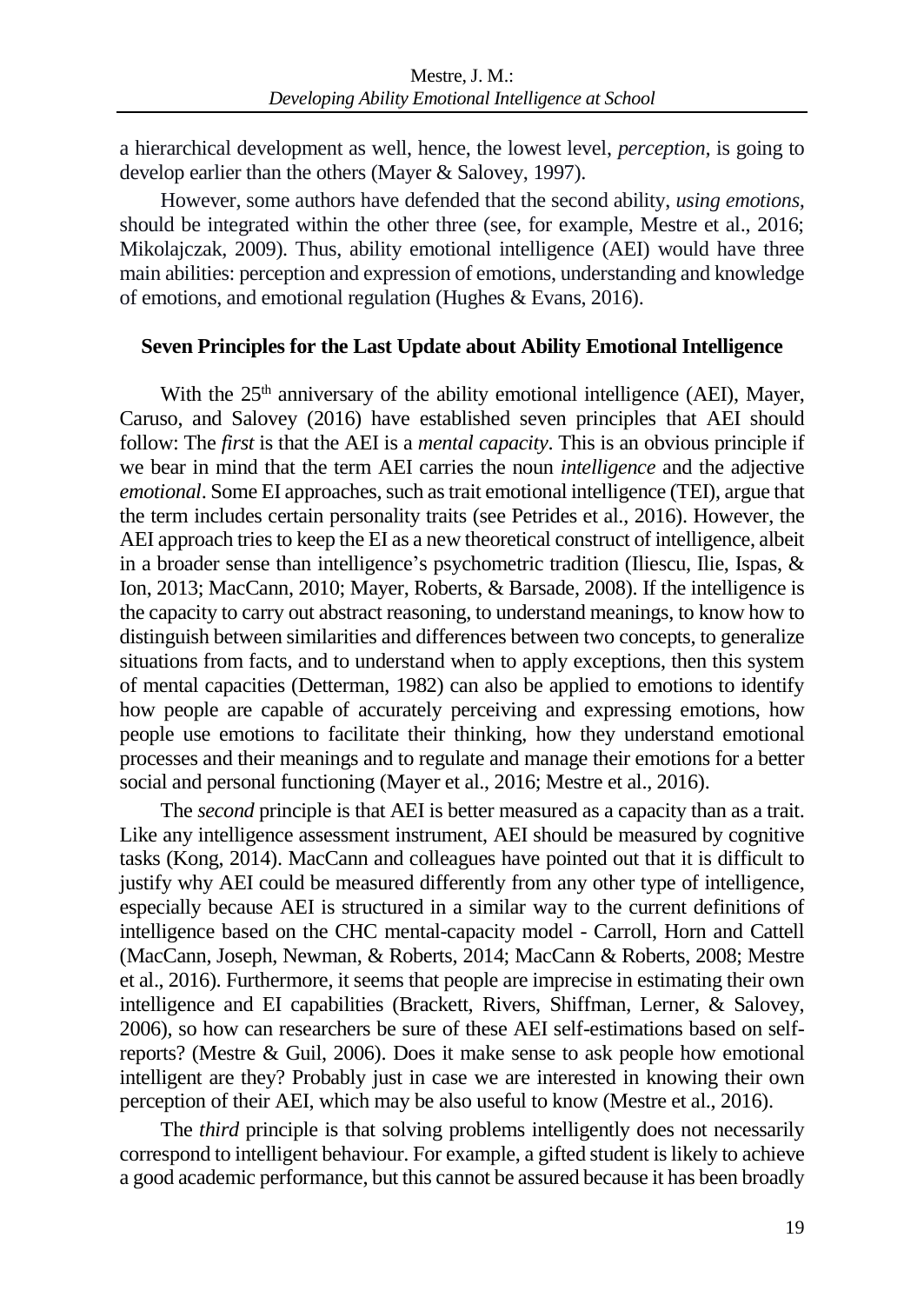reported that gifted students may have a below-average academic achievement for different reasons (Betts & Neihart, 1988; Callahan & Hertberg-Davis, 2013; Clinkenbeard, 2012; Guignard, Jacquet, & Lubart, 2012; Whitmore, 1980). Furthermore, AEI should be no different from other intelligence (Duckworth, Quinn, & Tsukayama, 2012). For example, some male adolescents with high EI are socially undervalued by their peers and teachers, yet they demonstrated a good capacity for academic achievement and a certain level of educational resilience (Lopes, Mestre, Guil, Kramenitzer, & Salovey, 2012; Mestre, Guil, Lopes, Salovey, & Gil-Olarte, 2006). Curiously, this male pattern of high AEI is maintained with male high-school students who prefer using their emotional abilities for academic achievement rather than for social functioning. Conversely, female high-school students prefer using their AEI for keeping good social functioning and academic achievements (Mestre et al., 2006). In other words, the theoretically foreseeable prediction of good social acceptance is not always fulfilled in people with high EI, at least with a high percentage of secondary-school males with good performance in cognitive task test such as the MSCEIT (*Mayer - Salovey - Caruso Emotional Intelligence Test*; Mayer, Salovey, Caruso, & Sitarenios, 2003).

Besides, let us not forget that the term *intelligent* is an adjective, while *intelligence* is a noun. Linguistic connotations are important not to get lost in terminological vagueness. Emotionally intelligent behaviour is more related to the TEI approaches and personality construct than intelligence (Mayer et al., 2016), although significant correlations (low and very low) were found between intelligence and personality (Joseph & Newman, 2010).

The following two principles relate to how EI should be measured. *Fourth*, the *content* of an AEI test to be applied should cover the area of the problem to be solved. As a general rule, the intelligence tests have many items and are longer in duration, approximately 45 minutes in adults. An AEI test needs to cover a broad sphere of capabilities (perceiving, expressing, understanding, and managing emotions) in both personal and social functioning (Matthews, Zeidner, & Roberts, 2012; Mayer et al., 2008). Testing intelligence requires to measure the whole framework and not just a few parameters of it (Nafukho, 2010), and, in the future AEI research, it is, therefore, necessary to assess AEI using different tests (by every single branch - perceiving, using, understanding, and managing) rather than a single and broader AEI measure, due to the construct validity issues (Lim, Lee, Pinkham, Lam, & Lee, 2019).

How to assess AEI at different ages is related to construct validity issues. Both social and cognitive development is affected by brain maturity (Izard et al., 2008; Vogel-Walcutt, Schatschneider, & Bowers, 2011; Vrtička, Bondolfi, Sander, & Vuilleumier, 2012), which means that AEI is going to increase with age (Fariselli, Ghini, & Freedman, 2008). Hence, the level of difficulty for an AEI test should rise with age (Van den Broeck, Hofmans, Cooremans, & Staels, 2014). Among other reasons, it is not an easy task to build an AEI test for children because their AEI is still incipient; and also a good level of verbal understanding (a crystallized intelligence) (Alegre, 2010) is necessary, although non-verbal abilities are important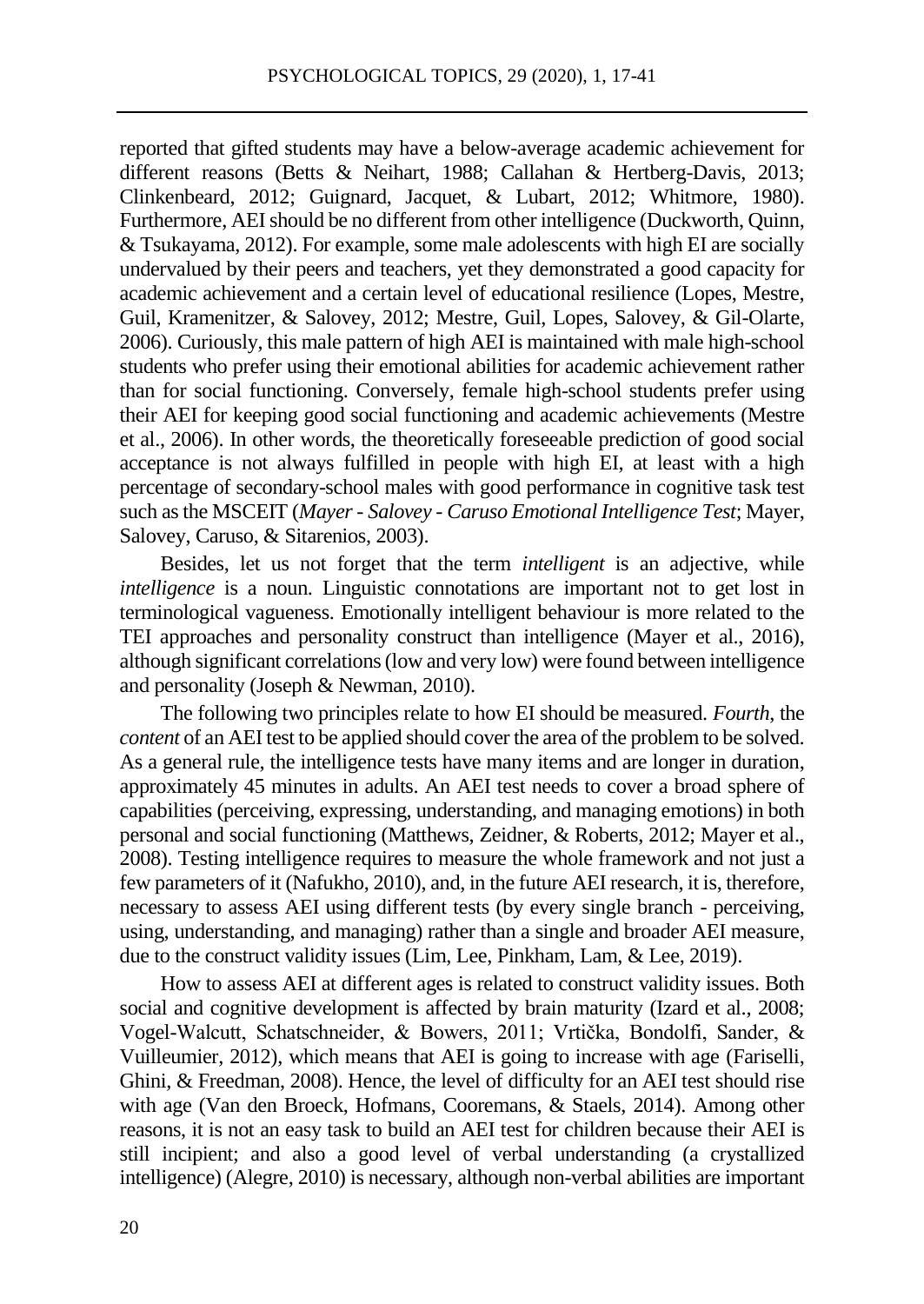for the development of AEI as well (Albanese, De Stasio, Di Chiacchio, Fiorilli, & Pons, 2010).

Besides, to be able to understand social emotions, it is necessary to foster a cognitive development improvement (Allen et al., 2015; Elfenbein, Barsade, & Eisenkraft, 2008; Fiori & Vasely-Maillerfer, 2018). For this reason, many of the EI test for children just include emotional perception and expression tasks (Mestre, Guil, Martinez-Cabañas, Larran, & de la Torre, 2011). An example of the complexity of social emotions for children is the development of the theory of mind, which begins close to four years of age (Lecce, Bianco, Devine, Hughes, & Banerjee, 2014). Therefore, for instance, to test understanding and emotion management of children, it would imply a higher emotional knowledge to understand what role has the envy in a social comparison situation. At earlier stages of people's life, testing AEI should be centred on perceiving and expressing emotions (Mayer & Salovey, 1997).

The *fifth* principle, quite related to the previous one, is that these *EIperformance tests represent a score* of how people's AEI are, and their differences in the score, in turn, reflect their mental ability to solve emotional content problems. Therefore, if the test includes items that poorly reflect the content of the EI, then these tests do not correctly represent what we want to measure and we could make erroneous forecasts (Mayer et al., 2016). The elusiveness of testing AEI has been reported several times (i.e., Sharma, Deller, Biswal, & Mandal, 2009).

The *sixth* principle is that AEI is a *broad intelligence*, what means that AEI is better framed in those perspectives that have a molar vision of intelligence rather than a molecular one - such as the factorial perspective of intelligence (Mayer, Salovey, Caruso, & Sitarenios, 2001). Therefore, EI is theoretically better framed in the adaptive perspective of intelligence (Mestre, 2003). The adaptive perspective of intelligence is represented by authors such as Gardner, Sternberg or earlier by Vygotsky or Piaget (Plucker & Esping, 2014). This perspective argues that intelligence moves between broad and narrow capabilities. Specifically, the most influential intelligence model today is the Cattell-Horn-Carroll (CHC) (Schneider & McGrew, 2012), which is also known as the three-stratum intelligence model (Schneider & Newman, 2015). The CHC model has been matched with the AEI abilities at its second stratum (MacCann et al., 2014; Mestre et al., 2016). According to Figure 2, it is possible to foster the second-stratum cognitive abilities CHC's model with the AEI. At the top of the model is *g* factor and at the bottom are the primary mental abilities.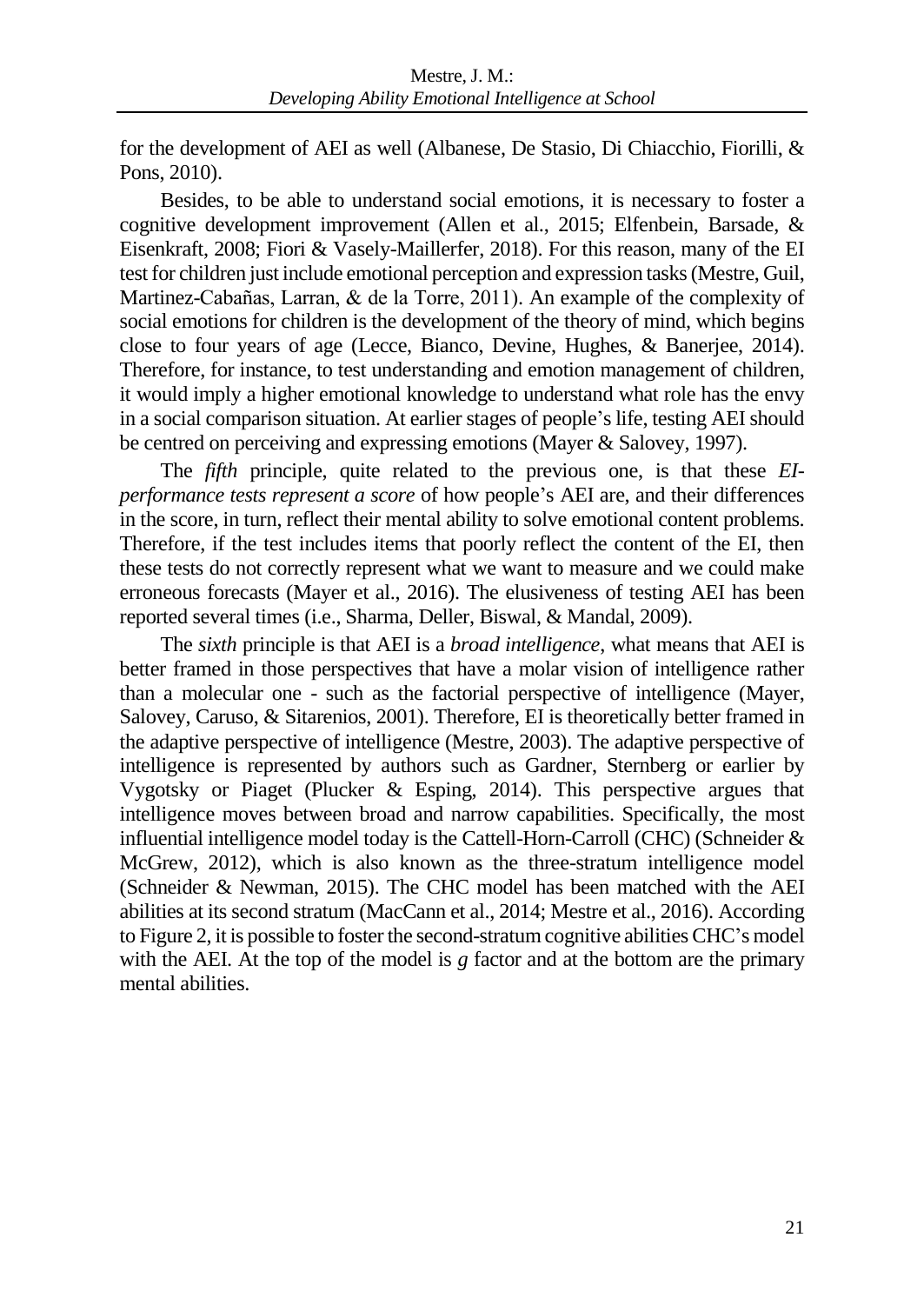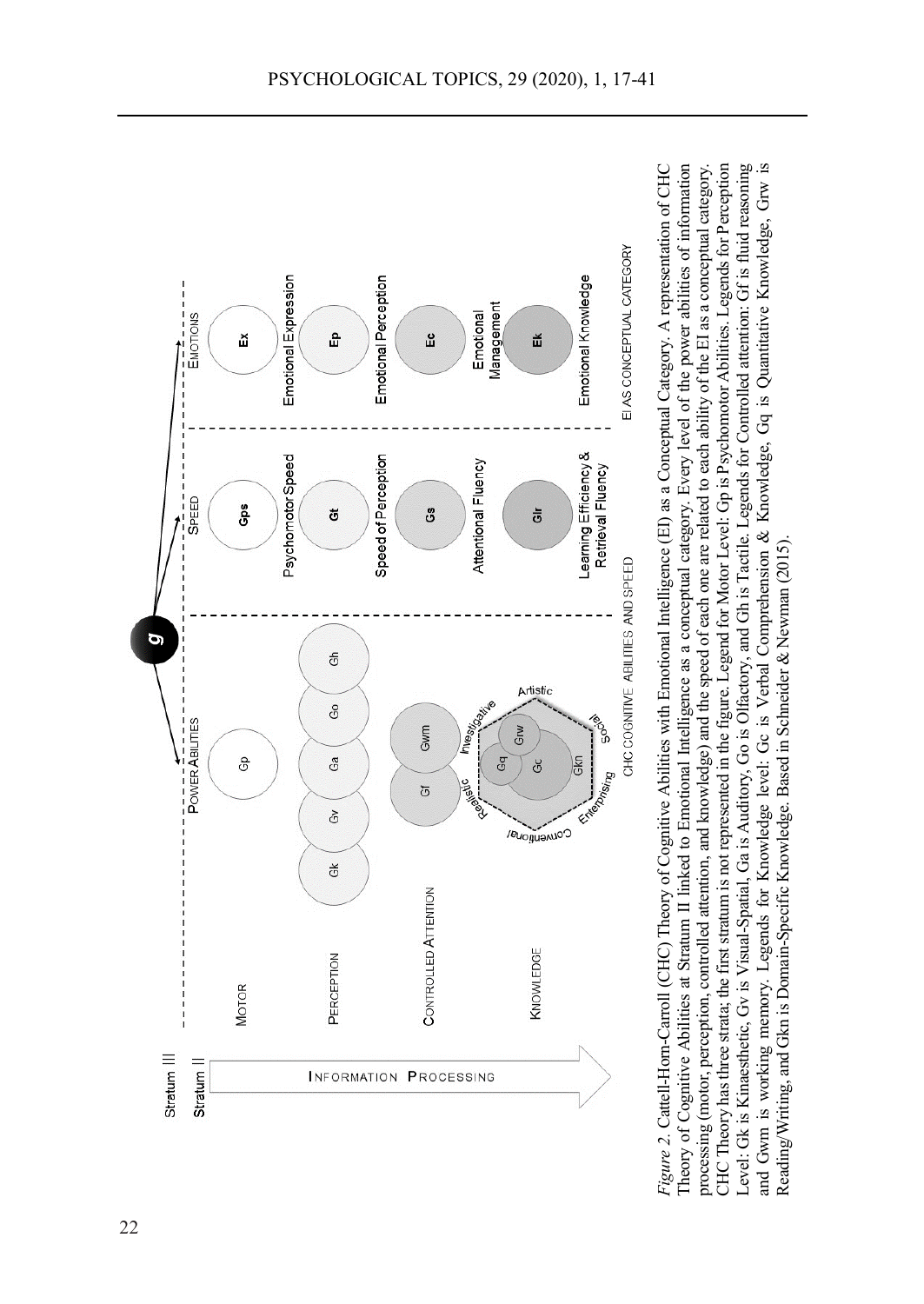In the second stratum of the CHC model, there are broader cognitive abilities than in the first (see Flanagan & Dixon, 2013; McGrew, 2009). In this level, it has been reported that AEI's branches are closely related to perception and motor expression (with perceiving and expressing emotions), attentional control (with emotional regulation), and knowledge (with understanding emotions) (MacCann et al., 2014; Mestre et al., 2016). These relationships are reflected in Figure 3. Although in a posterior reanalysis of the data, Legree et al. (2014) found the four components of AEI in the second stratum of the CHC model.

To summarize, it might be hypothesized that by developing the capacities of the CHC's second stratum, abilities set in the AEI framework will also be developed (Mestre et al., 2016). Therefore, if the contents of the subjects such as maths, natural sciences, humanities, and social sciences develop the CHC model's abilities, the next assumption would be that AEI might also be positively affected by this development. Recently, a positive relationship between AEI and academic achievement has been reported in a meta-analysis (MacCann et al., 2020), however, I strongly believe that this relationship between AEI and academic achievement is probably complementary, which means that higher academic achievement during school stages will also develop higher AEI scoring. Next, and the last principle would give a clue of how to transversely implement AEI over school subjects.

The *seventh* and the last principle of Mayer et al. (2016) is that *EI is focused on the processing of information involved with information that has special meaning for individuals* (in fact, they called it *hot information processing*). Mayer et al. (2016) divided processing information into hot and cool. *Cold information* is information related to facts or meanings of no personal value to people, like the calculation of a mathematical equation. However, *hot information* is any information that has meaning to an individual, as social acceptance, coherent identity, or emotional wellbeing (Mestre et al., 2016). Unlike other intelligences, AEI deals with hot information, which has an adaptive value and meaning for people (Mayer et al., 2016). Understanding this difference between hot and cold information is important to develop the AEI in people, hence, any mental activity that connects cognitive capacity with this type of information is, theoretically, an act of EI development (Gutiérrez-Cobo, Cabello, & Fernández-Berrocal, 2016).

Emotions have an adaptive function (Izard et al., 2011), hence, AEI is using the hot information set for improving our social and personal functioning (Barchard, Brackett, & Mestre, 2016; Mestre & Barchard, 2017). Besides, Mayer et al. (2016) pointed out that the AEI use this hot information from emotions with precision and accurately.

With all arguments exposed above, how could research on ability emotional intelligence be carried out without implying a revolution in the curricular projects of schools? Several EI programs at school and their impact are documented (Nathanson, Rivers, Flynn, & Brackett, 2016). However, it is also demonstrated that it is better to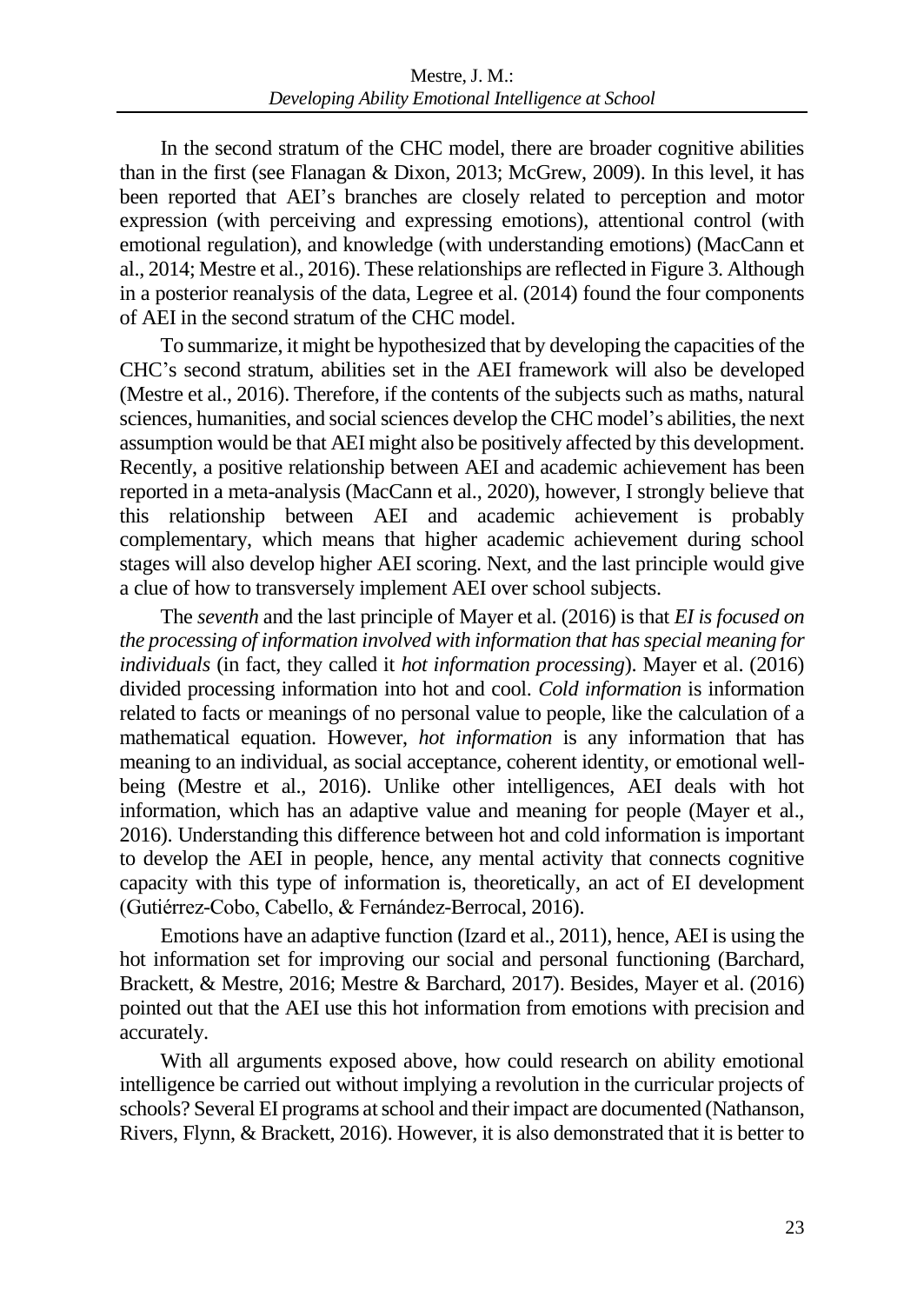

 $i \in \mathbb{Z}$ intelligence) is necessary, although non-verbal abilities are inportant abilities are in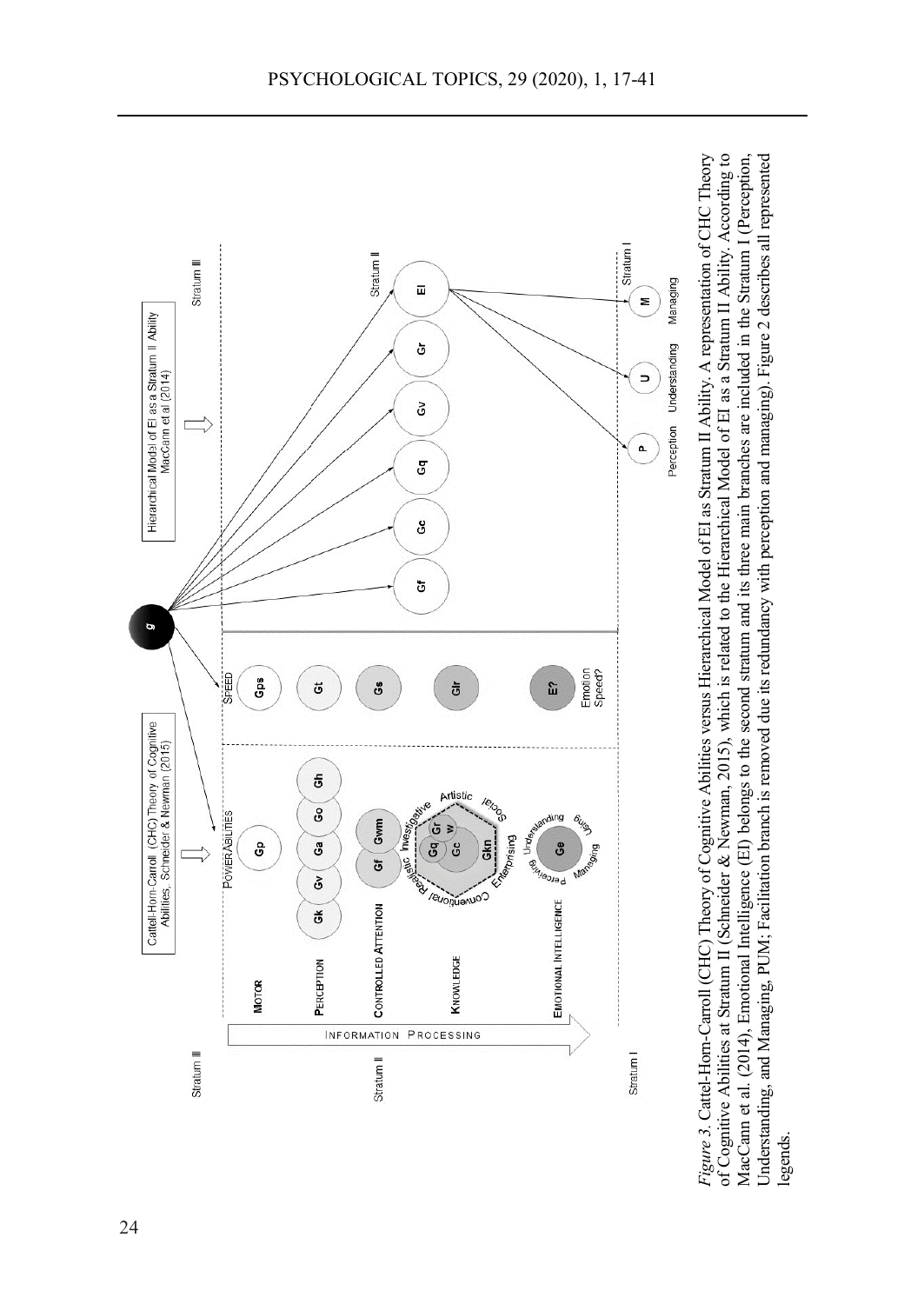implement it transversely and through several school years than through a brief educational program (UNESCO, 2014).

# **The Relationship between Ability Emotional Intelligence and both Social and Personal Functioning at School**

Durlak, Domitrovich, Weissberg, and Gullotta (2011) conducted a metaanalysis showing the results that integrate a systematic process of social-emotional development programmes (called social-emotional learning, SEL). According to authors, the implementation of these SEL programmes increases academic success, shows improvements in the relationship between pupils and teachers and reduces disruptive behaviour in the classroom (Durlak et al., 2011). SEL refers to the processes involved in the development of emotional knowledge and the regulation of emotions in oneself and others that improve interrelationships and socially desirable decision-making (Durlak et al., 2015).

Under SEL programs at school, their AEI implementations have improved wellbeing, quality relationships, academic performance, and school adaptation (Mestre et al., 2006; Nathanson et al., 2016). This relationship is a good social and educational investment (Belfield et al., 2015) but there is need for teaching long-term SEL skills in educational settings (Brackett & Rivers, 2013; Nathanson et al., 2016). However, it is not easy to change traditional educational systems and to add SEL long-term programs. Although short-term SEL programs, such as RULER in the USA (Nathanson et al., 2016) or INTEMO for adolescents in Spain (Ruiz-Aranda et al., 2013), have been implemented, little is still known about the long-term effects of these SEL programs (MacCann et al., 2020).

Using hot information processes, it is feasible to teach AEI transversely through the school subjects. Any school-cognitive activity is likely going to improve any ability set in the EI framework (Mestre et al., 2016). Instead of short-term AEI programs, it is more desirable to implement longer ones. However, as far as we know, there are no experiences of implementing an AEI subject or a long-term AEI program at school because this option implies a strong will among policymakers - despite good outcomes after short SEL experiences. Nonetheless, there is an alternative nonspecific approach. Instead of a specific AEI program, it is feasible to include meaning and significance (hot information) in most of the subjects. Then, the AEIimplementing challenge is how to include this meaningful information in traditional subjects. According to Figures 2 and 3, the connection between EI abilities and CHC's cognitive abilities would provide generalisations of the education-emotion programs, and there are enough school scenarios for this promising relationship (Deneault & Ricard, 2011; Kemeny et al., 2012; Lopes et al., 2012; MacCann et al., 2020; Nathanson et al., 2016; Petrides, Frederickson, & Furnham, 2004).

For example, Ivcevic and Brackett (2015) pointed out that explicitly teaching of AEI also enhances students' ability to solve complex and real problems in daily life (even at school stages). Wouldn't it also be the other way around? If students pay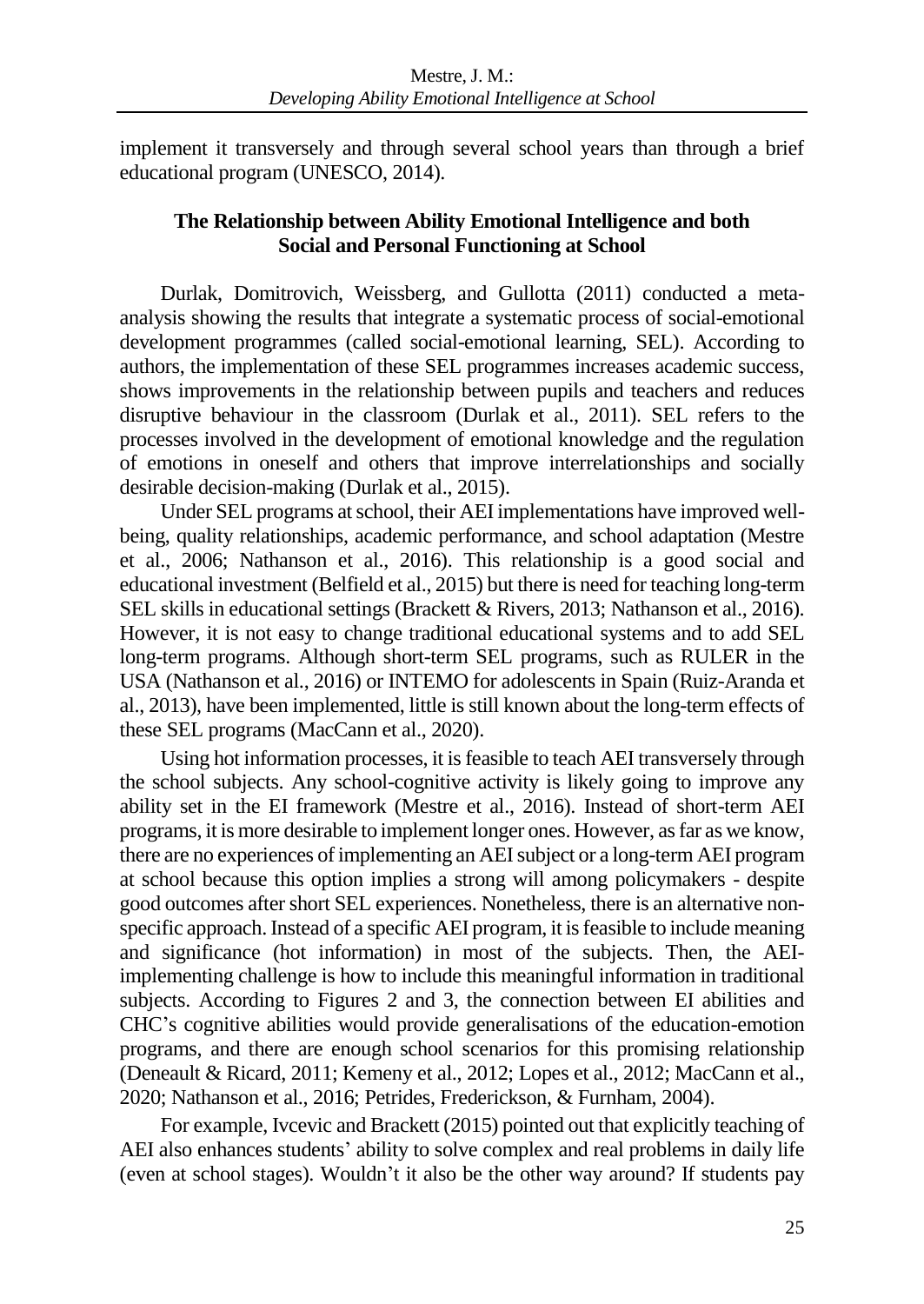attention (second stratum, attentional control) during the resolution of a math problem, and based on their math knowledge (knowledge, see Figure 2) they may successfully solve the math problem. Hence, students' increasing CHC's abilities set in the ability emotional intelligence, too. Most of the school subjects require the development of cognitive abilities and skills and vice-versa. Next section tries to explain how to include this hot-emotional information in some key school subjects.

## **Developing Ability Emotional Intelligence Transversely through School Subjects**

As we stated before, some authors consider the second AEI's branch, *using emotions*, to be set within the other branches. Hence, we can focus on the rest of the EI abilities. On the one hand, natural sciences and the science can help the development of both perceiving and understanding emotions. Solving science tasks may improve the attentional control, and so emotional regulation may improve as well (see Figures 2 and 3). On the other hand, social sciences and humanities may be very useful in fostering emotional understanding in social-functioning situations. Besides, the different contingencies arising from the social interaction between students and teachers, and the students among themselves, are valid opportunities for growth of students' ability to regulate emotions.

## **How Science and Natural Sciences Can Optimize the Ability to Perceive Emotions Accurately? Some Suggestions**

Sciences and natural sciences are linked to the development of cognitive abilities. To understand a science problem, we need to perceive and understand the situation accurately, to make the best decision for solving the problem, to monitor it, and to check and implement a strategic plan. Hence, to develop ability emotional intelligence, students also need to improve the required abilities in these subjects.

All cognitive and emotional processes begin and end with the perception. Regarding EI, perceiving emotions is the capacity by which AEI begins to be activated (Mayer et al., 2016). Besides, the key to perceiving emotions relies on the term accurately (Mayer & Salovey, 1997). However, to say precise can be necessary, yet not enough. Because perception is a double process, mostly simultaneous, of the so-called top-down and bottom-up processes (top-down vs. bottom-up, Kosslyn & Miller, 2013).

On the one hand, according to Galotti (2008), bottom-up processes occur when people comprehend in terms of what we perceive from the data, just like they are strictly to what sensory organs perceive from social-interaction situations or environment. Hence, bottom-up processes improve the accuracy of perceiving emotions, but they also imply a greater mental effort and not being mediated by automatic filters such as beliefs, stereotypes or prejudices (Mestre, Gutierrez, Guerrero, & Guil, 2017). Besides, this bottom-up cognitive process is one of the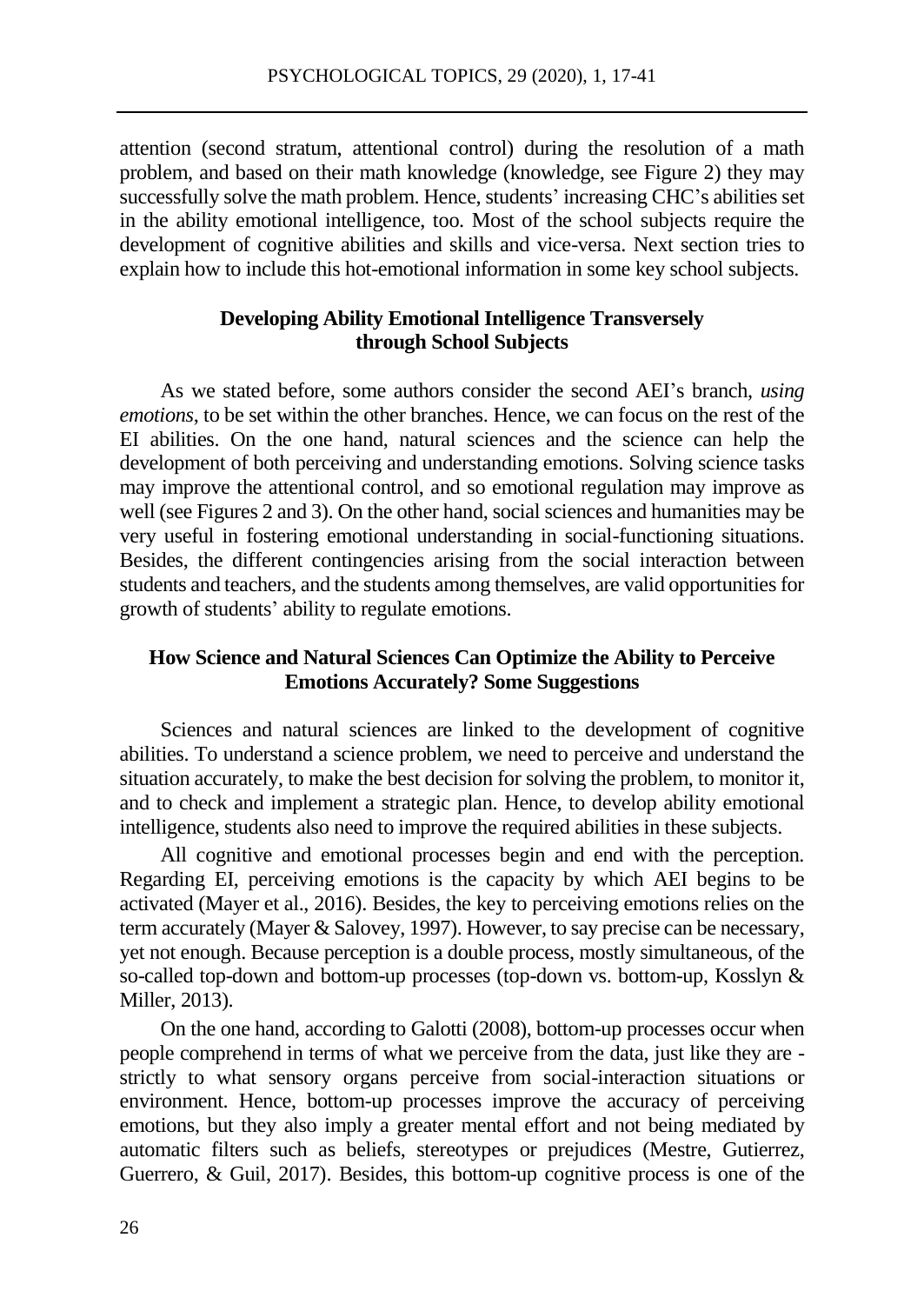goals of mindfulness-based intervention, which also searches to perceive emotional experiences without valuing and to clean the cognitive filter of the turbidity of preconceived ideas (Turanzas, Cordón, Choca, & Mestre, 2020). On the other hand, top-down cognitive processes are related to how people interpreted their gathered information from sensory organs and most of these top-down processes are an automatic process, which leads people to wrong decision-making (Kosslyn & Miller, 2013). This top-down process encompasses mental capacities involved in directing both observation and external stimuli towards prior ideas acquired from an already acquired exploration (Goldstein, 2008). Therefore, most of the emotional perceptions might not be accurate and will require emotional perception training (García-Gómez, Guerra, López-Ramos, & Mestre, 2019). Accurately perceiving emotions will require mental effort, paying attention to the stimulus carefully - labelling accurately the emotional expressions of others (Elfenbein et al., 2008). Consequently, it is more effective to identify emotions by what our senses report to us than by what our expectations report to us, which would be a top-down process (Mestre et al., 2017).

According to Kahneman (2011), when people make decisions, they follow two reasoning system (with or without the involvement of the emotions). System 1 operates quickly and automatically, with little mental effort and without a sense of attentional control. Conversely, System 2 focuses attention on challenging mental activities such as a complex math calculation or as a social-emotional conflict between two friends. This System 2 implies the use of attention so that this cognitive activity is not disturbed. System 2 activities are likely similar to: being attentive to the definition of a problem, paying attention to school-subjects explanations, being able to carefully listen to an answer after an inquiry, looking for the correct answer in a school multiple-choice test, observing an adequate teacher's behaviour after mediating during a peer's conflict in the classroom and so on. All these actions require attention, concentration, cognitive planning, monitoring, understanding and management of available information. In the same way that EI needs attentional control for the development of an action that allows a successful solution, for example in an emotional conflict (Mestre et al., 2016). Without the active role of attention, these activities are performed poorly or not at all, and it is linked to the mental effort and learning processes (Kahneman, 2011).

Therefore, the difference between an accurately and not-accurately (miss/over interpretation) of emotions relies in using the Kahneman's system 2, the mental effort, and the controlled learning processing (Breslin, Zack, & McMain, 2002; Dodonova & Dodonov, 2012; Pell, Jaywant, Monetta, & Kotz, 2011; Swart, Kortekaas, & Aleman, 2009; Wells, 2002). Any controlled learning processing is occurring during school stages (Griffiths & Tenenbaum, 2006). For instance, Medina, Pérez-Alarcón, Reyes, Ceballos-Zúñiga, and Mestre (2012) related both AEI (measured with the MSCEIT) and social-sensitivity scores (measured with the TESIS, Barraca, Fernández-González, & Sueiro, 2009). Findings showed that the people with the lowest AEI scores were also those who scored significantly highest on the TESIS's over-interpretation subscale. However, high social sensitivity that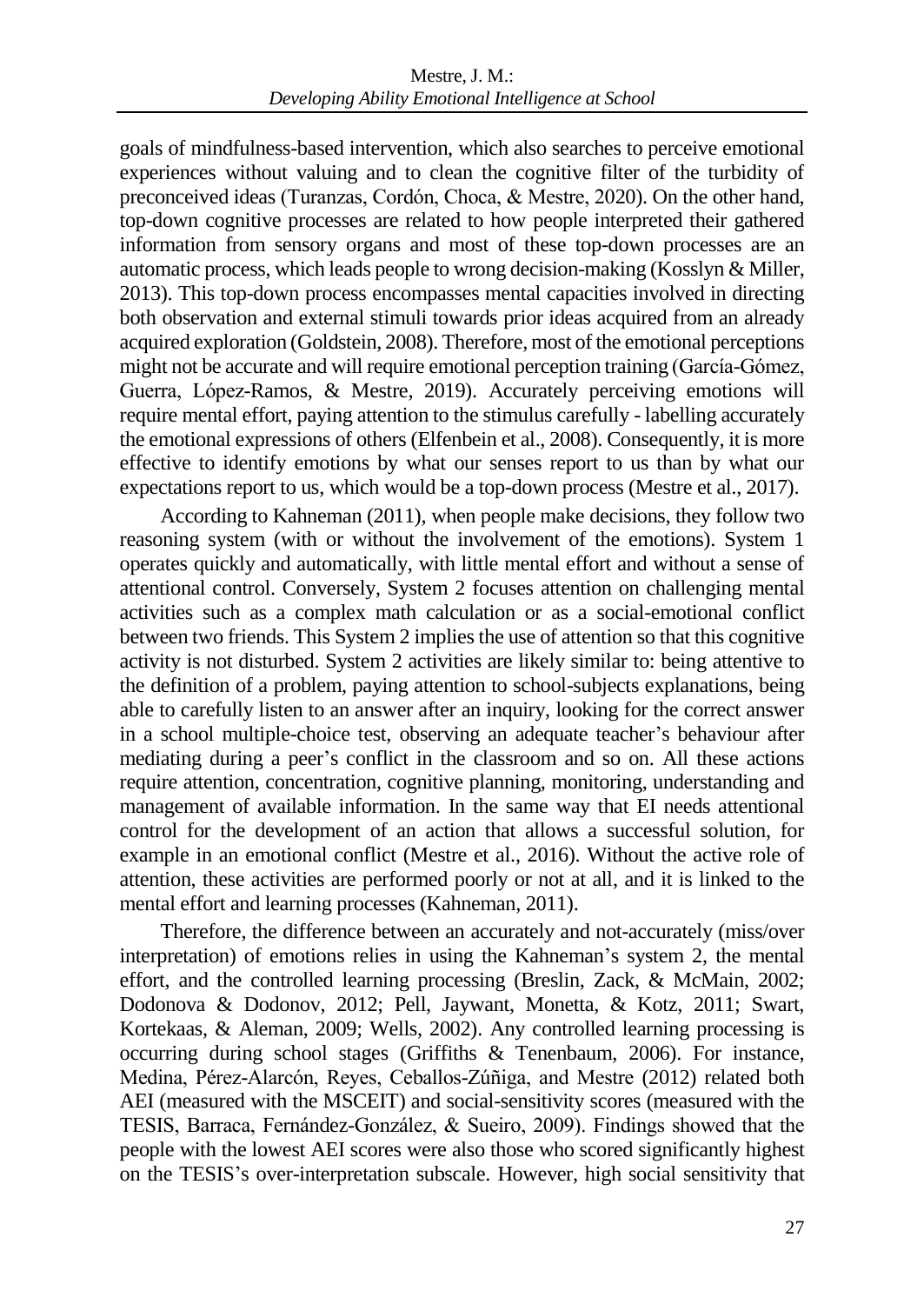implies precision in emotional judgments, was significant and positively related to AEI. Therefore, AEI avoids using biases when people are using their emotional perception to judge social-emotional interactions (Medina et al., 2012).

The rule to be followed may be related to the learning opportunities at school. Any school activity, which improves both cognitive and emotional information processing, will improve emotional perception ability. For example, both social and emotional conflicts at school are common among school peers and between students and teachers (Waters & Thompson, 2014). These emotional experiences, positive or negative, will lead students to observe how their teachers solve emotional conflicts at classroom. For example, Mayer and Salovey (1997) described an example of school peer conflict - after the reasons were explained between involved students and teacher, all classroom peers had to write a brief redaction of why that situation happened so they could talk about it later. Writing requires interesting cognitive abilities related to AEI. Later, students had to read their redactions in front of the rest of peers, they had to pay attention in their thoughts about the conflict, to give explanations, to understand and identify causes and effects. This implies spending school time in solving social and emotional conflicts in the classroom; however, this also provides another type of learning and improves social adaptation at school (Mestre et al., 2006). Besides, vicarious learning through teachers' emotional managing is another learning opportunity. When teachers use their emotional experience for solving school conflicts, students learn emotional intelligent behaviours and resilience from them (Cassidy, 2015; Windingstad, McCallum, Mee Bell, & Dunn, 2011).

For science to improve emotional-cognition abilities as well, it is necessary to introduce meaning and hot information in these subjects. For example, imagine this simple math problem: to John, a 9-year-old boy, his mother gave 20 euros so he can buy candies for his classmates because that day was his birthday and he wanted to share his happiness with them. Regrettably, just before entering in the candy store, John noticed that he had lost several of the most valuable coins along the way, so John had 7 euros and 56 cents left. The question is obvious; how much money did John lose? A primary-school student likely knows to subtract the 7.56 euros from 20 to know that 12.44 was the solution. But what if we add one more question? If you were John, how would you feel after losing a good part of the money that your mother gave to you to buy candies for your classmates? Let us imagine that children have to pick up an answer from next options: sad, angry, surprised or worried. When someone lost something valuable to them, sadness is the expected emotion (Zimmermann & Iwanski, 2014). However, students, who answered *angry* might have a lack frustration tolerance (Guerra et al., 2019); those that picked up *surprised* it could be due to their lack of social sensitivity (Toivonen et al., 2012), and *worried* is a signal of social anxiety (Anastopoulos et al., 2011). Therefore, when a science teacher introduces hot information and meaning to their students' school activities, there is an opportunity to increase emotional knowledge, AEI or theory of mind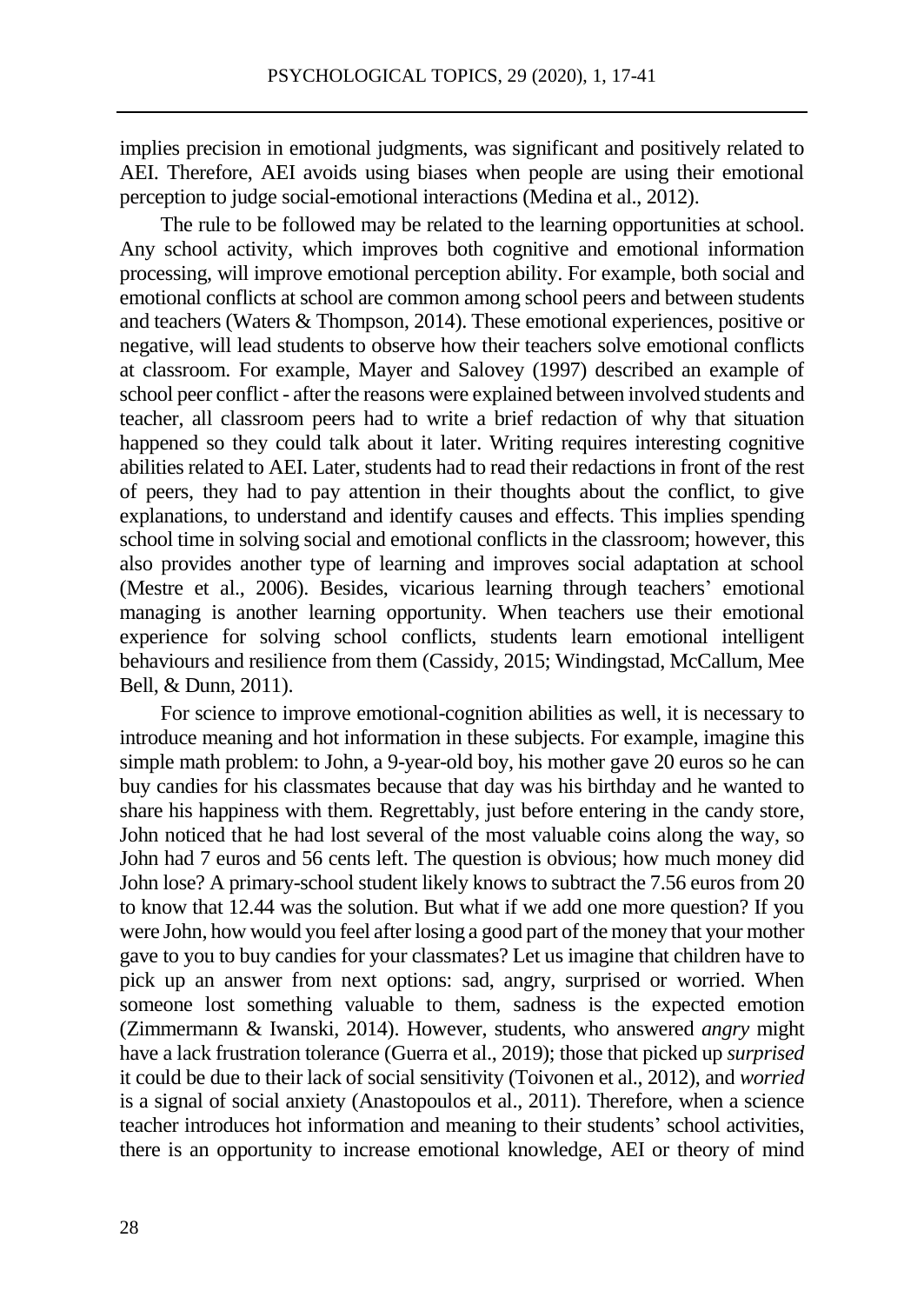among students. Besides, when AEI is being developed, their academic achievements are also improving (MacCann et al., 2020).

Perceiving, understanding, and managing emotions are not quite different from perceiving, understanding, and managing science challenges. When students are performing and implementing science strategies they are also improving their cognitive abilities that are involved in the emotional intelligent behaviour.

## **Social Science and Humanity Subjects Can Optimize Emotional Understanding and Knowledge**

Nowadays, humanities and social sciences do not have the same status as science and natural sciences. However, humanities have an interesting role in the development of knowledge and social-functioning understanding.

Understanding emotions is a capacity that is closely linked to crystallized intelligence (*Gc*) (Husin, Santos, Ramos, & Nordin, 2013), which is based on experience and accumulated knowledge (Mestre et al., 2016). The accumulation of knowledge through lived experiences, learning, readings, and culture activities improve the abilities related to *Gc*. The emotional knowledge is also part of this *Gc* and has been considered as "the core of intelligent regulation" (Wranik, Barrett, & Salovey, 2007, p. 395). Understanding how emotions combine, progress and change over time and situations (Mayer & Salovey, 1997) requires a lot of both learning and instruction, to such an extent that the evolutionary and adequate development of EI requires an appropriate cognitive, social, moral, emotional and linguistic development (Carpendale & Lewis, 2004; Hawn, Overstreet, Stewart, & Amstadter, 2015; Petrides et al., 2016). Besides, understanding social emotions (guilt, shame, jealousy or anxiety, for example) requires more time than basic emotions (joy, sadness or anger, for example) (Izard et al., 2011).

Subjects linked to the social sciences and humanities can contribute the most to the emotional knowledge improvement, and, hence, emotional understanding. In fact, the third AEI branch, emotional understanding, has achieved the best positive and significant relationship with academic performance in this type of subjects (Durlack et al., 2015) because students have feedback with social-learning experiences.

For example, literature is a subject that may provide meaning significance to emotions, especially, social emotions. Shakespeare's Othello is an opportunity to understand the differences and connections between jealousy and envy. Othello's plot is complex, but understanding the role of emotions in the characters of Iago and Othello helps to understand the differences between envy and jealousy (Crawford, 2009).

Understanding the character motivations of Shakespeare's book requires to know why Othello feels jealousy and Iago feels envy. What are the mechanisms that lead them to feel that way? Instead of describing "Othello", it would be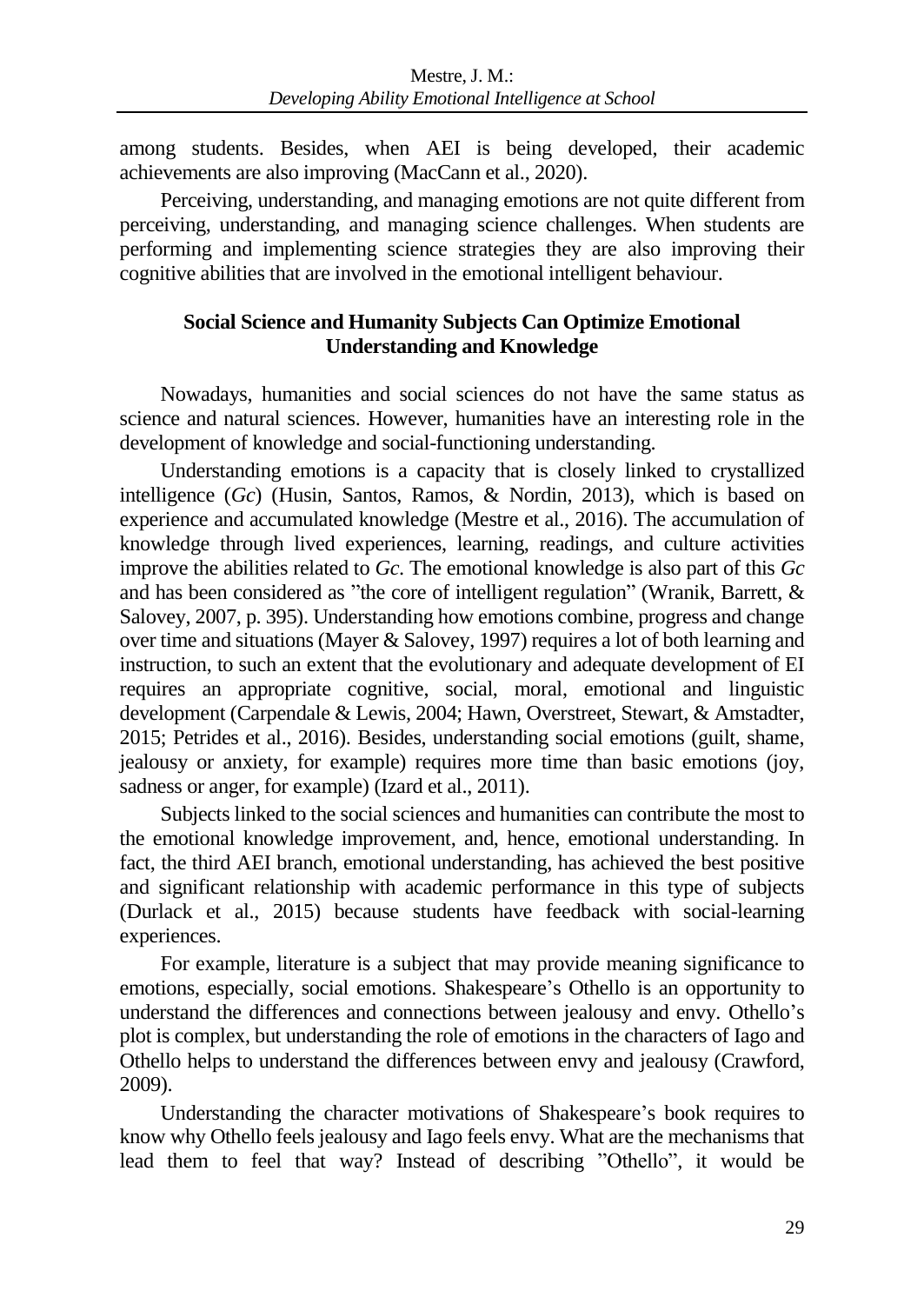recommendable to use hot information to understand its plot and why jealousy and envy were induced by the contingencies of its characters. The Moor Othello is a general in the service of Venice; he has won the love of Desdemona, daughter of Senator Brabantius - the Dux of Venice. In the beginning, Iago wants a military promotion, however, he suspects that the post was given to Cassio because of Desdemona's friendship with him and because he was a go-between in the courtship of Othello and Desdemona. For this reason, Iago declares his hatred for the pair. Iago envies Cassius and succeeds in discrediting him by getting him drunk and disturbing the public peace. Cassio was deprived of his degree, yet the envious Iago induces Cassius to beg Desdemona to intercede on his behalf; simultaneously, Iago makes Othello suspect that his wife is cheating on him with Cassius. The Machiavellian action of Iago takes effect when Desdemona intercedes with Othello on behalf of Cassius. This provokes in Othello the confirmation of the suspicions induced by Iago and creates in him feelings of jealousy. The envious Iago manages to have a piece of garment that Othello gave to Desdemona be found in Cassius' possession. Othello, blinded by jealousy, strangles Desdemona in her bed. Finally, Iago's plot is discovered, and Othello commits stoic suicide.

Jealousy is emotion in which two people are involved, however, jealousy needs three, in which the jealous person feels threatened by the belief that their partner feels something for a third person (Salovey, 1991). Understanding the transition between emotions and the causes and relationships of a literary work undoubtedly helps to understand complex-plot emotions. The subjective state of an envious person is to want what the other person has, and in a hostile attitude to come to wish that the other person loses what the envious person longs for (Lazarus & Lazarus, 1996).

The plot of Shakespeare's Othello points out that there are real and academic possibilities where students can be, in maieutic manner, interrogated and stimulated to find answers and increase the opportunities of students to improve their knowledge about emotions, especially the social emotions that have a higher cognitive demand than the basic ones (Mestre et al., 2017). Specifically, if we include hot information as emotional plots in this type of subjects, we are also promoting the understanding of emotions. History or literature, and even religion or ethics, are susceptible to being transversally analysed for emotions.

Literature, history, and language have a key role in the development of crystallized intelligence; hence, knowledge and relevant experiences are crucial for development of emotional knowledge as well.

## **School Interactions are Relevant Learning Experiences for Promoting Emotional Regulation**

Social functioning is a relevant outcome highly linked with mental health (Mestre et al., 2016), and the development of a good emotional regulation provides an important mediating role between positive mental health and their mechanisms of change (for example, teaching at school).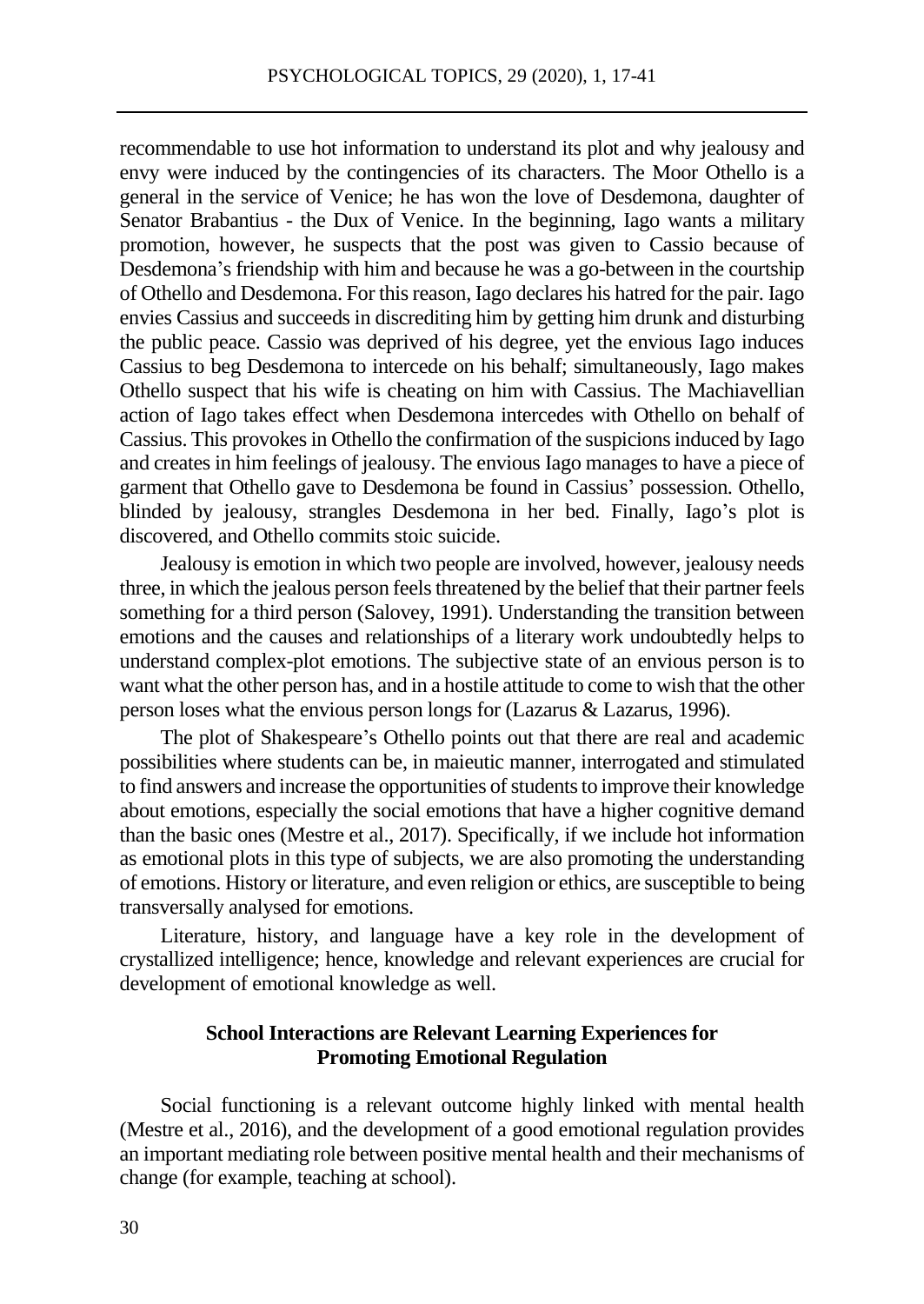Emotional regulation (ER) focuses on the process of how people use certain abilities (especially, appraisal and attentional control) to influence what emotions they have, when they have them, and how they have to be expressed (Gross  $\&$ Thompson, 2007). Gross and Feldman-Barrett (2011) described ER as a transaction where there is a given situation that involves a person's attention towards a relevant goal, which activates an interpretation and a response (cognitive, behavioural, and physiological). Peña-Sarrionandia, Mikolajczak, and Gross (2015) suggested integrating, simultaneously, regulation of emotions and EI to understand how emotions are better or worse managed from individual differences on EI scores. People with a high EI use strategies such as positive reappraisal and direct modification of situations, however, those with a low EI score tend to use more avoidance and ruminative thinking (Peña-Sarriondia et al., 2015). To summarize, people with good EI seem to use a mechanism to translate their emotional knowledge into effective ER strategies (Mestre et al., 2016). This supports the view of the EI hierarchical framework of Mayer and Salovey's (1997), in which they postulated that an adequate development of an accurate perception of emotions is needed to later begin to understand them, and once a good knowledge has been developed, people can effectively manage their emotions.

School life is a socialization process (UNESCO, 2014), which involves and provides opportunities to develop the ability to regulate emotions. The desire to please others, to comply with the rules, to generate good academic performance, to avoid or diminish disruptive behaviour, to know how to mediate conflicts that arise, to negotiate with teachers or classmates, and to improve the quality of relationships within the community are situations that imply adequate management of emotions (Nathanson et al., 2016; Opateye, 2014; Sánchez-Álvarez, Extremera, & Fernández-Berrocal, 2015; Zeidner, 2017). Facilitating, advising and monitoring students to be the protagonists of these changes, situations or conflicts are opportunities for the development of the key capabilities for the complete development of EI, the regulation of emotions (Lopes et al., 2012; Parker, Summerfeldt, Hogan, & Majeski, 2004).

Emotional regulation requires a major development of cognitive abilities set in the second stratum CHC model, especially development of attentional control (Mestre et al., 2016).

#### **Conclusion**

This proposal does not invalidate any specific EI intervention at school. Any activity to improve EI, even if it is short term, should be welcomed. However, in the long term, the effects of a short-and-specific EI intervention are often diluted over time. An alternative is that it is possible to promote EI in a transversal way by introducing hot information in many school subjects. Moreover, the cognitive abilities that most academic subjects foster are also implicit in EI. Unspecific training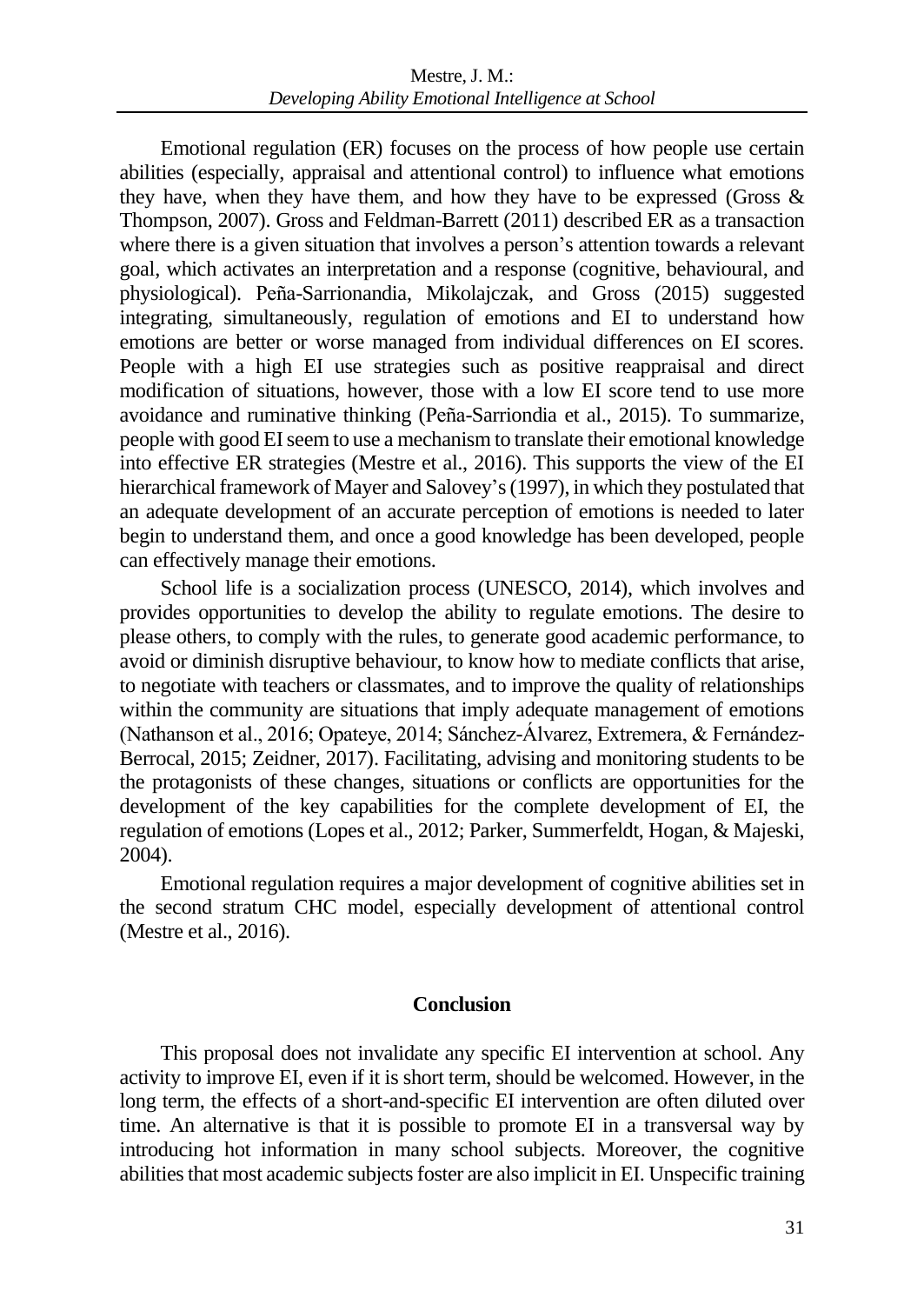in EI is more realistic and certainly more effective in the long term. Ability emotional intelligence (AEI) shares at the CHC model's second stratum the same abilities: perception, attentional control and knowledge. Therefore, any school-based cognitive activity that is linked to the development of such second-stratum abilities of CHC model also promotes, although not directly, the development of EI, i.e., school adaptation and academic performance. An accurate emotional perception requires development of bottom-up perception processes that involve monitoring, changing and regulating stereotypes, prejudices or irrational beliefs that affect the emotional processes (Mestre & Guil, 2012). Science and natural science subjects are appropriate for the development of emotional perception. A number of studies provides a proof of the importance of this capacity of perceiving emotions accurately, that combine mindfulness (which is negatively related to negative emotions) and EI, which is related to the promotion of affective states (Mestre et al., 2019). Mindfulness-based interventions provide tools for improving bottom-up processes (Flook et al., 2010) and EI interventions develop good emotional states and social functioning (Lopes et al., 2012; Lopes, Salovey, Coté, & Beers, 2005; Mestre et al., 2006). It has been suggested, with promising outcomes, that mindfulness activities should be included in academic subjects (Zenner, Herrnleben-Kurz, & Walach, 2014).

Regarding emotional understanding and knowledge, social sciences and humanities can be enhanced with the inclusion of hot information processes (such as social and existential emotions). Unfolding the plot and meaning of different themes of History or Literature would require improving reasoning, the ability to connect causes and effects and to understand the role of emotions (Mayer et al., 2016). Including hot information in these subjects also gives a meaning understanding as we described above with Othello.

Finally, emotional regulation implies a greater number of effort and cognitive development - including linguistic, social, emotional and moral. School's daily life is full of opportunities and interactions where students might be advised and guided by the teachers. Emotional regulation is the key capacity for solid personal and social functioning (Mestre et al., 2016).

This perspective of adding hot information to the teacher's task seems more viable and realistic, and we also implement a greater temporality of these influences in the development of students' EI. We hope, with this article, to stimulate teachers to this feasible challenge.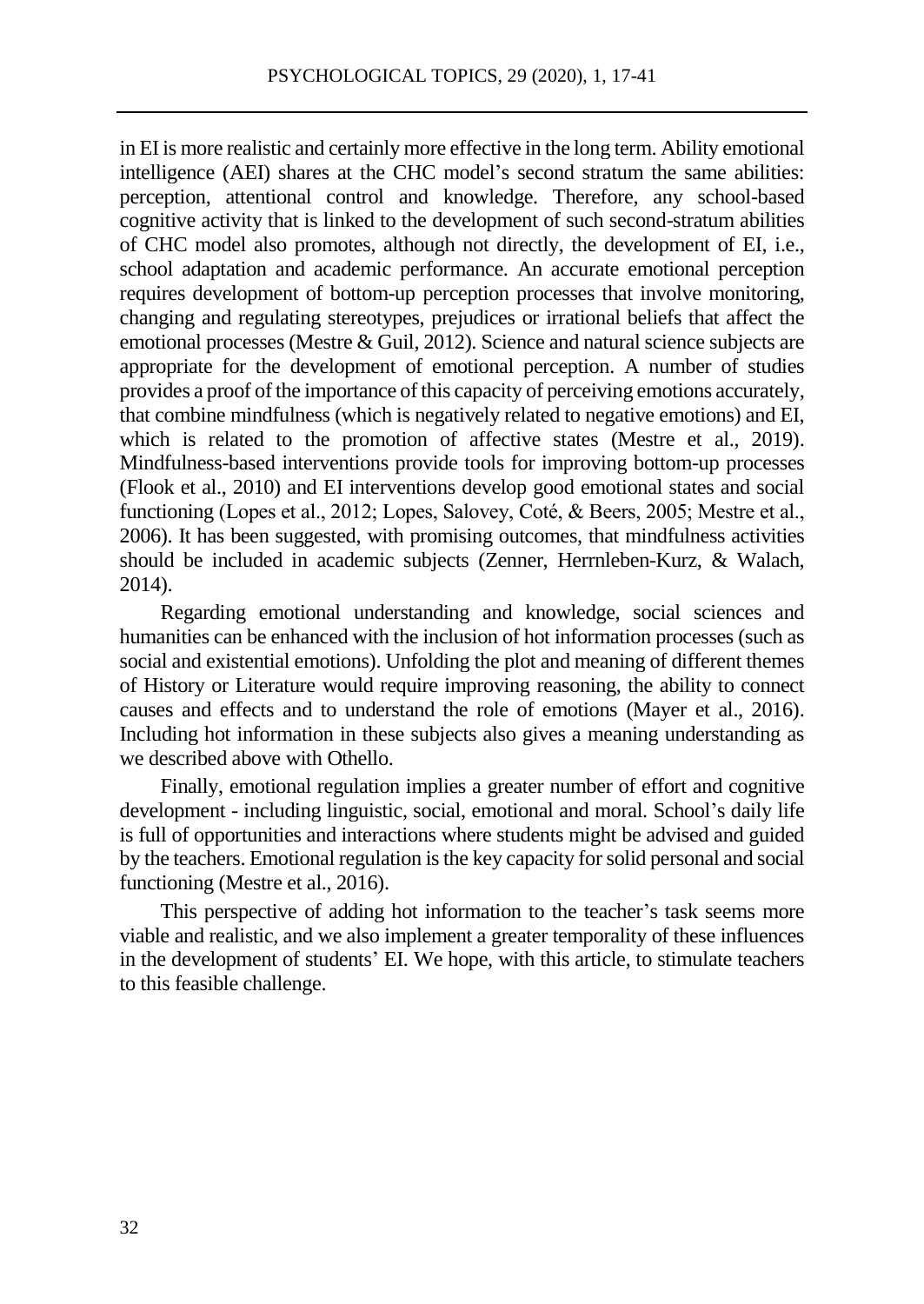#### **References**

- Albanese, O., De Stasio, S., Di Chiacchio, C., Fiorilli, C., & Pons, F. (2010). Emotion comprehension: The impact of nonverbal intelligence. *The Journal of Genetic Psychology*, *171*(2), 101-115. https://doi.org/10.1080/00221320903548084
- Alegre, A. (2010). Parenting styles and children's emotional intelligence: What do we know? *The Family Journal*, *19*(1), 56-62. https://doi.org/10.1177/1066480710387486
- Allen, V., Rahman, N., Weissman, A., MacCann, C., Lewis, C., & Roberts, R. D. (2015). The Situational Test of Emotional Management - Brief (STEM-B): Development and validation using item response theory and latent class analysis. *Personality and Individual Differences*, *81*, 195-200. https://doi.org/10.1016/j.paid.2015.01.053
- Anastopoulos, A. D., Smith, T. F., Garrett, M. E., Morrissey-Kane, E., Schatz, N. K., Sommer, J. L., … Ashley-Koch, A. (2011). Self-regulation of emotion, functional impairment, and comorbidity among children with AD/HD. *Journal of Attention Disorders*, *15*(7), 583-592. https://doi.org/10.1177/1087054710370567
- Barchard, K. A., Brackett, M. A., & Mestre, J. M. (2016). Taking stock and moving forward: 25 years of emotional intelligence research. *Emotion Review*, *8*(4), 289-289. https://doi.org/10.1177/1754073916650562
- Betts, G. T., & Neihart, M. (1988). Profiles of the gifted and talented. *Gifted Child Quarterly*, *32*(2), 248-253. https://doi.org/10.16177/001698628803200202
- Barraca, J., Fernández-González, A., & Sueiro, M. (2009). *Test de Sensibilidad a las Interacciones Sociales (TESIS): Una prueba objetiva para la medición de la inteligencia emocional[Social Interaction Sensitivity Test (TESIS): An objective test for the measurement of emotional intelligence]*. Bizkaia: AlborCohs.
- Belfield, C., Bowden, B., Klapp, A., Levin, H., Shand, R., & Zander, S. (2015). *The economic value of social and emotional learning*. New York, NY: Columbia University, Center for Cost Benefit Studies in Education.
- Brackett, M. A., & Rivers, S. E. (2013). Transforming students' lives with social and emotional learning. In R. Pekrun & L. Linnenbrink-García (Eds.), *International handbook of emotions in education* (pp. 368-388). New York: Taylor and Francis.
- Brackett, M. A., Rivers, S. E., Shiffman, S., Lerner, N., & Salovey, P. (2006). Relating emotional abilities to social functioning: A comparison of self-report and performance measures of emotional intelligence. *Journal of Personality and Social Psychology*, *91*(4), 780-795. https://doi.org/10.1037/0022-3514.91.4.780
- Breslin, F., Zack, M., & McMain, S. (2002). An information-processing analysis of mindfulness: Implications for relapse prevention in the treatment of substance abuse. *Clinical Psychology: Science and Practice*, *9*(3), 275-299. https://doi.org/10.1093/ clipsy.9.3.275
- Callahan, C., & Hertberg-Davis, H. (2013). *Fundamentals of gifted education: Considering multiple perspectives*. New York: Routledge.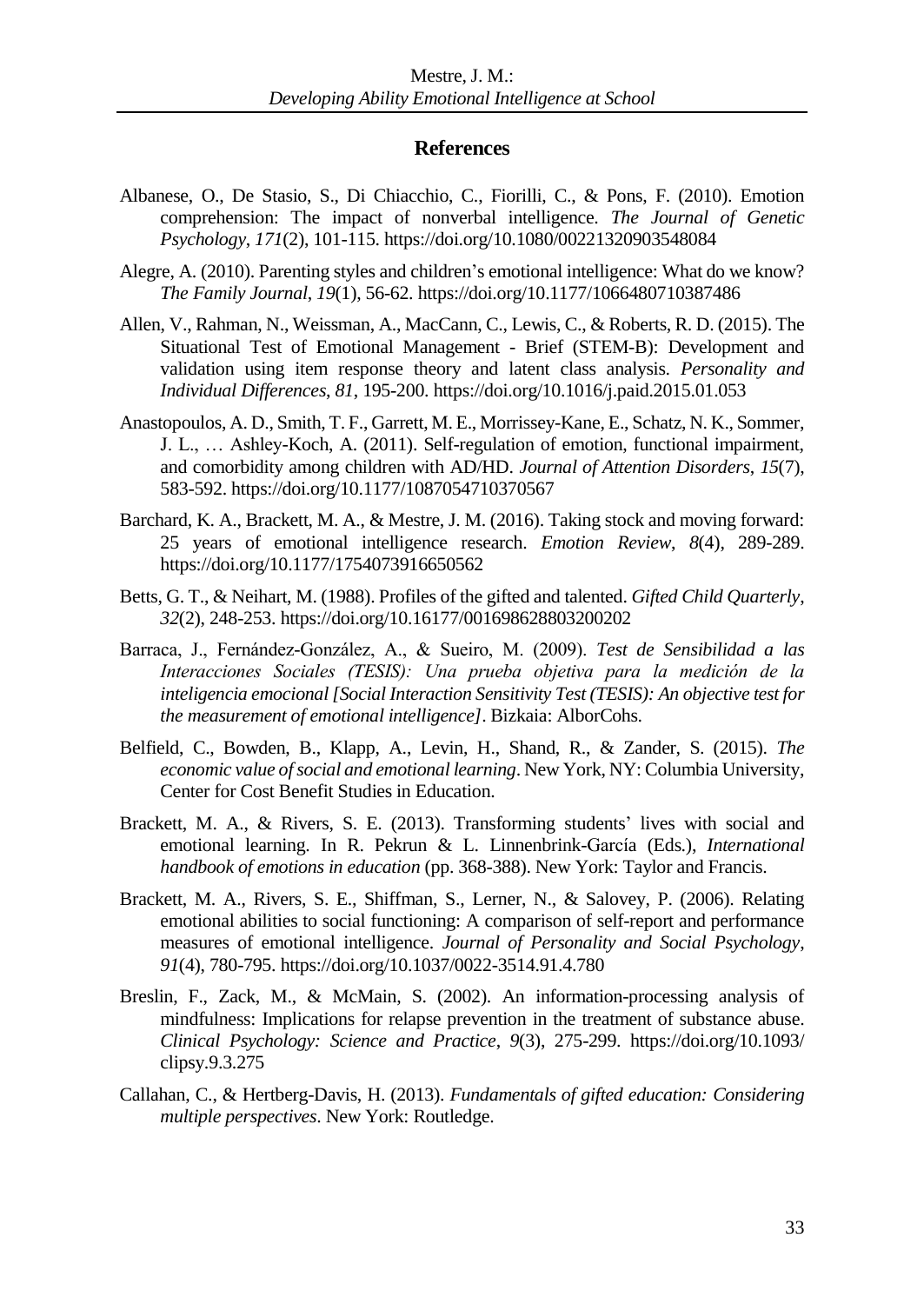- Carpendale, J. I. M., & Lewis, C. (2004). Constructing an understanding of mind: The development of children's social understanding within social interaction. *Behavioral and Brain Sciences*, *27*(01), 79-151. https://doi.org/10.1017/S0140525X04000032
- Cassidy, S. (2015). Resilience building in students: The role of academic self-efficacy. *Frontiers in Psychology*, *6*, 1781. https://doi.org/10.3389/fpsyg.2015.01781
- Cisler, J., Olatunji, B., Feldner, M., & Forsyth, J. (2010). Emotion regulation and the anxiety disorders: An integrative review. *Journal of Psychopathology and Behavioral Assessment*, *32*(1), 68-82. https://doi.org/10.1007/s10862-009-9161-1
- Clinkenbeard, P. (2012). Motivation and gifted students: Implications of theory and research. *Psychology in the Schools*, *49*(7), 622-630. https://doi.org/10.1002/pits.21628
- Crawford, A. W. (2009). *Hamlet, an ideal prince, and other essays in Shakesperean interpretation: Hamlet; Merchant of Venice; Othello; King Lear. Shakespeare Online, 20.* Retrieved from http://www.shakespeare-online.com/plays/othello/othellobradley2. html
- Deneault, J., & Ricard, M. (2011). Are emotion and mind understanding differently linked to young children's social adjustment? Relationships between behavioral consequences of emotions, false belief, and SCBE. *The Journal of Genetic Psychology*, *174*(1), 88-116. https://doi.org/10.1080/00221325.2011.642028
- Detterman, D. K. (1982). Does 'g' exist? *Intelligence, 6*(2), 99-108. https://doi.org/10.1016/ 0160- 2896(82)90008-3
- Dodonova, Y. A, & Dodonov, Y. S. (2012). Speed of emotional information processing and emotional intelligence. *International Journal of Psychology: Journal International de Psychologie*, *47*(6), 429-437. https://doi.org/10.1080/00207594.2012.656131
- Duckworth, A. L., Quinn, P. D., & Tsukayama, E. (2012). What no child left behind leaves behind: The roles of IQ and self-control in predicting standardized achievement test scores and report card grades. *Journal of Educational Psychology, 104*(2), 439-451. https://doi.org/10.1037/a0026280
- Durlak, J. A., Domitrovich, C. E., Weissberg, R. P., & Gullotta, T. P. (Eds.). (2015). *The handbook of social and emotional learning*. New York, NY: The Guilford Press.
- Durlak, J. A., Weissberg, R. P., Dymnicki, A. B., Taylor, R. D., & Schellinger, K. B. (2011). The impact of enhancing students' social and emotional learning: A meta-analysis of school-based universal interventions. *Child Development, 82*, 405-432. http://doi.org/ 10.1111/j.1467-8624.2010.01564.x
- Elfenbein, H. A., Barsade, S. G., & Eisenkraft, N. (2008). Do we know emotional intelligence when we see it? The social perception of emotional abilities. *SSRN Electronic Journal*. https://doi.org/10.2139/ssrn.1314925
- Fariselli, L., Ghini, M., & Freedman, J. (2008). Age and emotional intelligence. *Six Seconds: The Emotional Intelligence Network*, 1-10.
- Fiori, M., & Vasely-Maillerfer, A. (2018). Emotional intelligence as an ability: Theory, challenges and new directions. In K. V. Keefer, J. D. A. Parker, & D. H. Saklofske (Eds.), *Handbook of emotional intelligence in education* (pp. 23-47). Cham, Switzerland: Springer.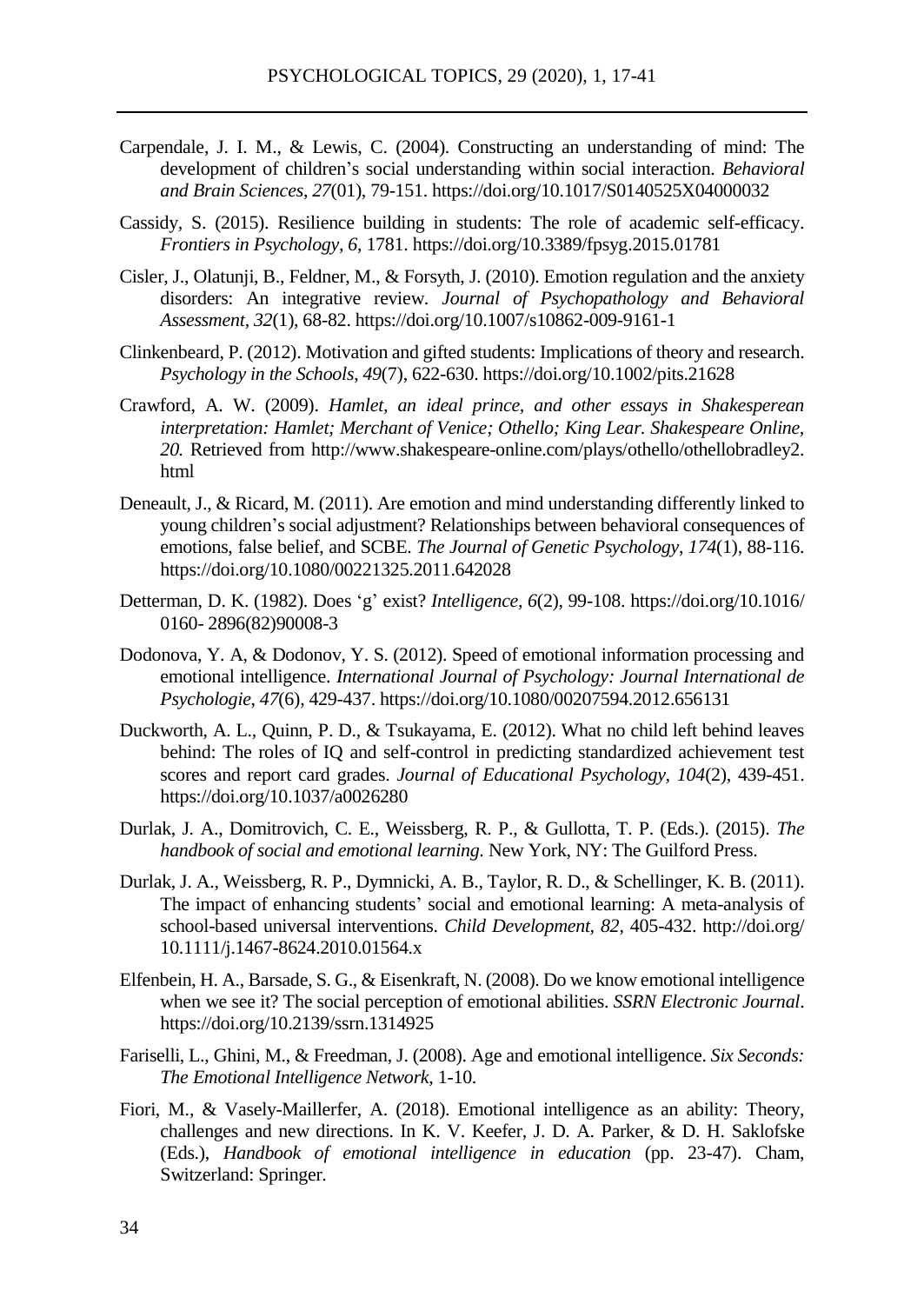- Flanagan, D. P., & Dixon, S. G. (2013). The Cattell-Horn-Carroll theory of cognitive abilities. In C. R. Reynolds, K. J. Vannest, & E. Fletcher-Janzen (Eds.), *Encyclopedia of special education* (pp. 368-382). Hoboken, NJ: John Wiley and Sons.
- Flook, L., Smalley, S. L., Kitil, M. J., Galla, B. M., Kaiser-Greenland, S., Locke, J., … Kasari, C. (2010). Effects of mindful awareness practices on executive functions in elementary school children. *Journal of Applied School Psychology*, *26*(1), 70-95. https://doi.org/10. 1080/15377900903379125
- Galotti, K. M. (2008). *Cognitive psychology: In and out of the laboratory* (4<sup>th</sup> Ed). Belmont, CA: Thomson Wadsworth.
- García-Gómez, M., Guerra, J., López-Ramos, V. M., & Mestre, J. M. (2019). Cognitive fusion mediates the relationship between dispositional mindfulness and negative affects: A study in a sample of Spanish children and adolescent school students. *International Journal of Environmental Research and Public Health*, *16*(23), 4687. https://doi.org/ 10.3390/ijerph16234687
- Goldstein, E. B. (2008). *Cognitive psychology: Connecting mind, research, and everyday*  experience (2<sup>nd</sup> Ed). Belmont, CA: Thomson Wadsworth.
- Griffiths, T. L., & Tenenbaum, J. B. (2006). Optimal predictions in everyday cognition. *Psychological Science*, *17*(9), 767-773. https://doi.org/10.1111/j.1467-9280.2006. 01780.x
- Gross, J. J., & Feldman-Barrett, L. (2011). Emotion generation and emotion regulation: One or two depends on your point of view. *Emotion Review*, *3*(1), 8-16. https://doi.org/10.1177/1754073910380974
- Gross, J. J., & Thompson, R. A. (2007). Emotion regulation: Conceptual foundations. *Emotion*, *3*(7), 3-24. https://doi.org/10.1080/00140130600971135
- Guerra, J., García-Gómez, M., Turanzas, J., Cordón, J. R., Suárez-Jurado, C., & Mestre, J. M. (2019). A brief Spanish version of the Child and Adolescent Mindfulness Measure (CAMM). A dispositional mindfulness measure. *International Journal of Environmental Research and Public Health*, *16*(8), 1355. https://doi.org/10.3390/ ijerph16081355
- Guignard, J. H., Jacquet, A. Y., & Lubart, T. I. (2012). Perfectionism and anxiety: A paradox in intellectual giftedness? *PLoS ONE*, *7*(7), e41043. https://doi.org/10.1371/journal. pone.0041043
- Guil, R., González-Fernandez, S., Mestre, J. M., Zayas, A., Guerrero, C., & Gil-Olarte, P. (2018). New forms of social interaction: Virtual communication and health. *Duazary*, *15*(3), 263-272. https://doi.org/10.21676/2389783X.2417
- Gutiérrez-Cobo, M. J., Cabello, R., & Fernández-Berrocal, P. (2016). The relationship between emotional intelligence and cool and hot cognitive processes: A systematic review. *Frontiers in Behavioral Neuroscience*, *10*, 1-13. https://doi.org/10.3389/ fnbeh.2016.00101
- Hawn, S. E., Overstreet, C., Stewart, K. E., & Amstadter, A. B. (2015). Recent advances in the genetics of emotion regulation: A review. *Current Opinion in Psychology*, *3*, 108- 116. https://doi.org/10.1016/j.copsyc.2014.12.014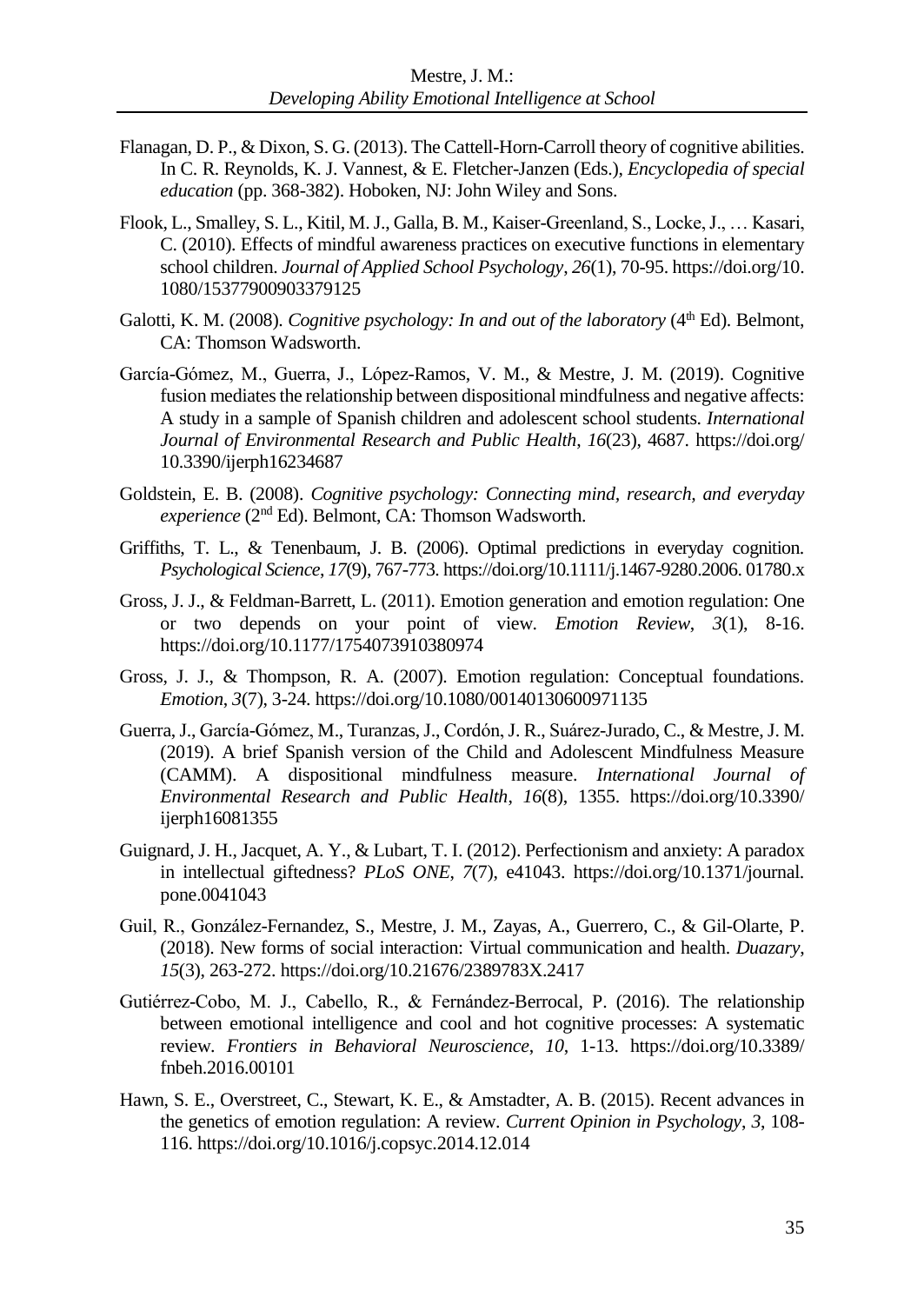- Hughes, D. J., & Evans, T. R. (2016). Comment: Trait EI moderates the relationship between ability EI and emotion regulation. *Emotion Review*, *8*, 1-2. https://doi.org/10.1177/ 1754073916650502
- Husin, W. N. I. W., Santos, A., Ramos, H. M., & Nordin, M. S. (2013). The place of emotional intelligence in the 'intelligence' taxonomy: Crystallized intelligence or fluid intelligence factor? *Procedia - Social and Behavioral Sciences*, *97*, 214-223. https://doi.org/10.1016/ j.sbspro.2013.10.225
- Iliescu, D., Ilie, A., Ispas, D., & Ion, A. (2013). Examining the psychometric properties of the Mayer-Salovey-Caruso Emotional Intelligence Test. *European Journal of Psychological Assessment*, *29*(2), 121-128. https://doi.org/10.1027/1015-5759/a000132
- Ivcevic, Z., & Brackett, M. A. (2015). Predicting creativity: Interactive effects of openness to experience and emotion regulation ability. *Psychology of Aesthetics, Creativity, and the Arts, 9*(4), 480-487. http://doi.org/10.1037/a0039826
- Izard, C. E., King, K. A., Trentacosta, C. J., Morgan, J. K., Laurenceau, J. P., Krauthamer-Ewing, E. S., & Finlon, K. J. (2008). Accelerating the development of emotion competence in Head Start children: Effects on adaptive and maladaptive behavior. *Development and Psychopathology*, *20*(1), 369-397. https://doi.org/10.1017/ S0954579408000175
- Izard, C. E., Woodburn, E. M., Finlon, K. J., Krauthamer-Ewing, E. S., Grossman, S. R., & Seidenfeld, A. (2011). Emotion knowledge, emotion utilization, and emotion regulation. *Emotion Review*, *3*(1), 44-52. https://doi.org/10.1177/1754073910380972
- Joseph, D. L., & Newman, D. A. (2010). Discriminant validity of self-reported emotional intelligence: A multitrait-multisource study. *Educational and Psychological Measurement*, *70*(4), 672-694. http://doi.org/10.1177/0013164409355700
- Kahneman, D. (2011). *Thinking, fast and slow*. New York: Farrar, Strauss, Giroux.
- Kemeny, M. E., Foltz, C., Cavanagh, J. F., Cullen, M., Giese-Davis, J., Jennings, P., … Ekman, P. (2012). Contemplative/emotion training reduces negative emotional behavior and promotes prosocial responses. *Emotion*, *12*(2), 338-350. https://doi.org/10.1037/ a0026118
- Kong, D. T. (2014). Mayer-Salovey-Caruso Emotional Intelligence Test (MSCEIT/MEIS) and overall, verbal, and nonverbal intelligence: Meta-analytic evidence and critical contingencies. *Personality and Individual Differences*, *66*, 171-175. https://doi.org/10. 1016/j.paid.2014.03.028
- Kosslyn, S. M., & Miller, G. W. (2013). *Top brain, bottom brain*. New York: Simon & Schuster.
- Lazarus, R. S., & Lazarus, B. N. (1996). *Passion and reason.* New York: Oxford University Press.
- Lecce, S., Bianco, F., Devine, R. T., Hughes, C., & Banerjee, R. (2014). Promoting theory of mind during middle childhood: A training program. *Journal of Experimental Child Psychology*, *126*, 52-67. https://doi.org/10.1016/j.jecp.2014.03.002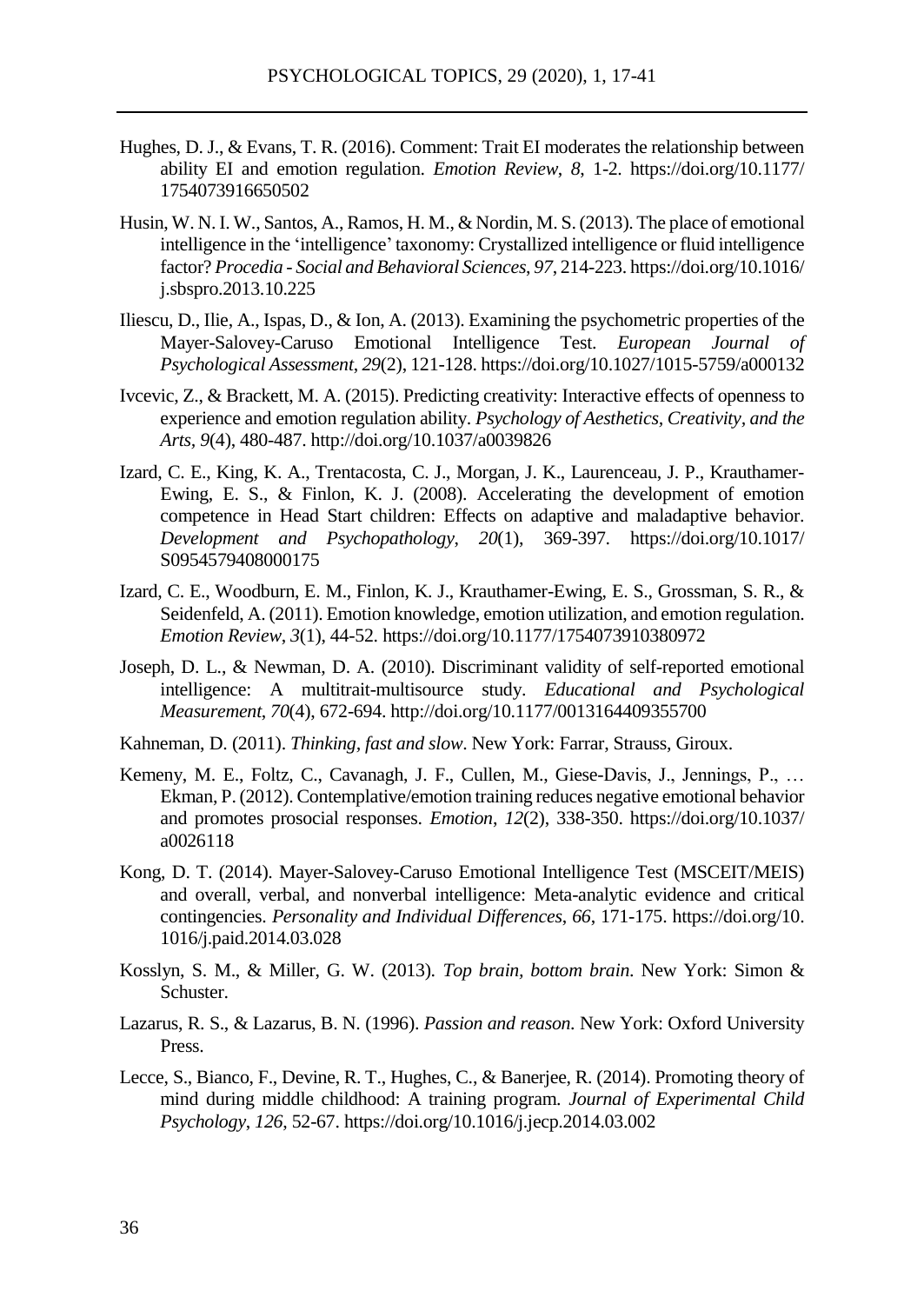- Legree, P. J., Psotka, J., Robbins, J., Roberts, R. D., Putka, D. J., & Mullins, H. M. (2014). Profile similarity metrics as an alternate framework to score rating-based tests: MSCEIT reanalysis. *Intelligence, 47*, 159-174. http://doi.org/10.1016/j.intell.2014.09.005
- Lim, K., Lee, S. A., Pinkham, A. E., Lam, M., & Lee, J. (2019). Evaluation of social cognitive measures in an Asian schizophrenia sample. *Schizophrenia Research: Cognition*, 100- 169. https://doi.org/10.1016/j.scog.2019.100169
- Lopes, P. N., Brackett, M. A., Nezlek, J. B., Schütz, A., Sellin, I., & Salovey, P. (2004). Emotional intelligence and social interaction. *Personality and Social Psychology Bulletin*, *30*(8), 1018-1034. https://doi.org/10.1177/0146167204264762
- Lopes, P. N., Mestre, J. M., Guil, R., Kremenitzer, J. P., & Salovey, P. (2012). The role of knowledge and skills for managing emotions in adaptation to school: Social behavior and misconduct in the classroom. *American Educational Research Journal*, *49*(4), 710- 742. https://doi.org/10.3102/0002831212443077
- Lopes, P. N., Salovey, P., Coté, S., & Beers, M. (2005). Emotion regulation abilities and the quality of social interaction. *Emotion*, *5*(1), 113-118. https://doi.org/10.1037/1528- 3542.5.1.113
- MacCann, C. (2010). Further examination of emotional intelligence as a standard intelligence: A latent variable analysis of fluid intelligence, crystallized intelligence, and emotional intelligence. *Personality and Individual Differences*, *49*(5), 490-496. https://doi.org/ 10.1016/j.paid.2010.05.010
- MacCann, C., Jiang, Y., Brown, L. E. R., Double, K. S., Bucich, M., & Minbashian, A. (2020). Emotional intelligence predicts academic performance: A meta-analysis. *Psychological Bulletin*, *146*(2), 150-186. https://doi.org/10.1037/bul0000219
- MacCann, C., Joseph, D. L., Newman, D., & Roberts, R. D. (2014). Emotional intelligence is a second-stratum factor of intelligence: Evidence from hierarchical and bifactor models. *Emotion*, *14*(2), 358-374. https://doi.org/10.1037/a0034755
- MacCann, C., & Roberts, R. D. (2008). New paradigms for assessing emotional intelligence: Theory and data. *Emotion, 8*(4), 540-551. https://doi.org/10.1037/a0012746
- Matthews, G., Zeidner, M., & Roberts, R. D. (2012). Emotional intelligence: A promise unfulfilled? *Japanese Psychological Research*, *54*(2), 105-127. https://doi.org/10.1111/ j.1468-5884.2011.00502.x
- Mayer, J. D., Caruso, D., & Salovey, P. (2016). The ability model of emotional intelligence: Principles and updates. *Emotion Review, 8*(4), 290-300. https://doi.org/10.1177/ 1754073916639667
- Mayer, J. D., Roberts, R. D., & Barsade, S. G. (2008). Human abilities: Emotional intelligence. *Annual Review of Psychology*, *59*(1), 507-536. https://doi.org/10.1146/ annurev.psych.59.103006.093646
- Mayer, J., & Salovey, P. (1997). What is emotional intelligence? In P. Salovey & D. Sluyter (Eds.), *Emotional development and emotional intelligence: Educational applications* (pp. 3-31). New York: Basic Books.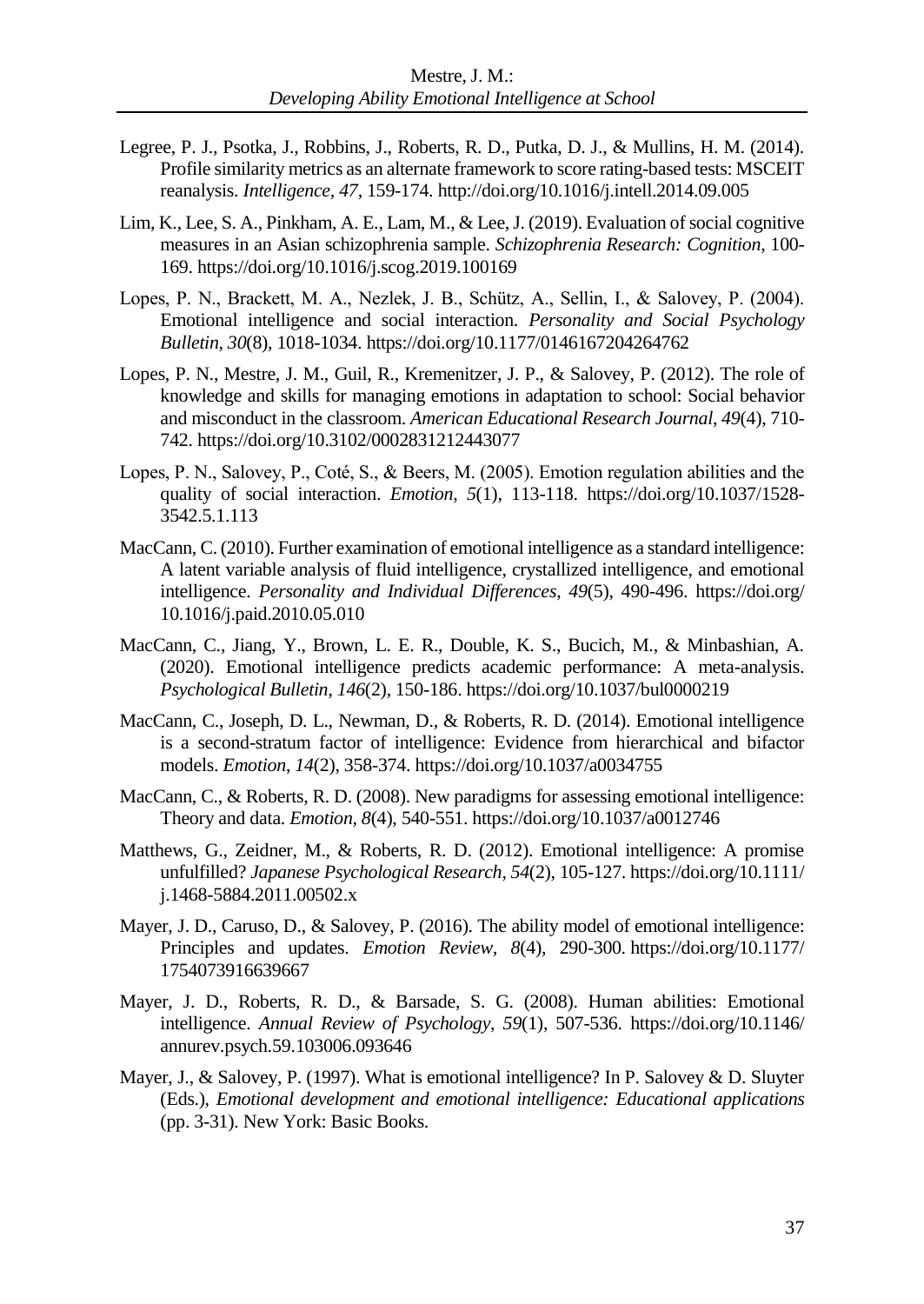- Mayer, J. D., Salovey, P., Caruso, D. R., & Sitarenios, G. (2001). Emotional intelligence as a standard intelligence. *Emotion*, *1*(3), 232-242. https://doi.org/10.1037//1528-3542.1. 3.232
- Mayer, J. D., Salovey, P., Caruso, D. R., & Sitarenios, G. (2003). Measuring emotional intelligence with the MSCEIT V2.0. *Emotion*, *3*(1), 97-105. https://doi.org/10.1037/ 1528-3542.3.1.97
- McGrew, K. S. (2009). CHC theory and the human cognitive abilities project: Standing on the shoulders of the giants of psychometric intelligence research. *Intelligence, 37*(1), 1- 10. http://doi.org/10.1016/j.intell.2008.08.004
- Medina, R., Pérez-Alarcón, I., Reyes, M. L., Ceballos-Zúñiga, R., & Mestre, J. M. (2012). Una Valoración Del Tesis (Test de Sensibilidad de Interacción Social) como criterio de la Inteligencia Emocional [A Thesis Assessment (Social Interaction Sensitivity Test) as the criterion of Emotional Intelligence]. In C. G. Ferreras, D. G. Manjón, R. Guil, & J. M. Mestre (Eds.), *Aportaciones recientes al estudio de la motivación y emociones* (pp. 63-68). Sevilla, Spain: Kronos.
- Mestre, J. M. (2003). *Validación empírica de una escala para medir la inteligencia emocional, desde un modelo mixto, en una muestra de estudiantes de la Bahía de Cádiz [Empirical validation of a scale to measure emotional intelligence, from a mixed model, in a sample of students from the Bay of Cádiz].* (Unpublished doctoral dissertation). Universidad de Cádiz, Spain.
- Mestre, J. M., & Barchard, K. A. (2017). Four signs you have high emotional intelligence. *The Conversation*, 1-5. Retrieved from https://theconversation.com/four-signs-youhave-high-emotional-intelligence-71165
- Mestre, J. M., & Guil, R. (2006). Medidas de ejecución versus medidas de autoinformes de inteligencia emocional [Execution measures versus measures of emotional intelligence self-reports]. *Ansiedad y Estrés, 12*(2-3), 413-425.
- Mestre, J. M., & Guil, R. (2012). *La regulación de las emociones: Una vía para la adaptación personal y social [The regulation of emotions: A way for personal and social adaptation].* Madrid: Pirámide.
- Mestre, J. M., Guil, R., Lopes, P. N., Salovey, P., & Gil-Olarte, P. (2006). Emotional intelligence and social and academic adaptation to school. *Psicothema*, *18,* 112-117.
- Mestre, J. M., Guil, R., Martinez-Cabañas, F., Larran, C., & de la Torre, G. G. (2011). Validación de una prueba para evaluar la capacidad de percibir, expresar y valorar emociones en niños de la etapa infantil [Validation of a test to assess the ability to perceive, express and assess emotions in children of the childhood stage]. *Revista Electrónica Interuniversitaria de Formación Del Profesorado*, *14*(3), 37-52.
- Mestre, J. M., Gutierrez, J. M., Guerrero, C., & Guil, R. (2017). *La gestión de las emociones en el día a dia [The management of emotions in everyday life]*. Madrid: Pirámide.
- Mestre, J. M., MacCann, C., Guil, R., & Roberts, R. D. (2016). Models of cognitive ability and emotion can better inform contemporary emotional intelligence frameworks. *Emotion Review*, *8*(4), 322-330. https://doi.org/10.1177/1754073916650497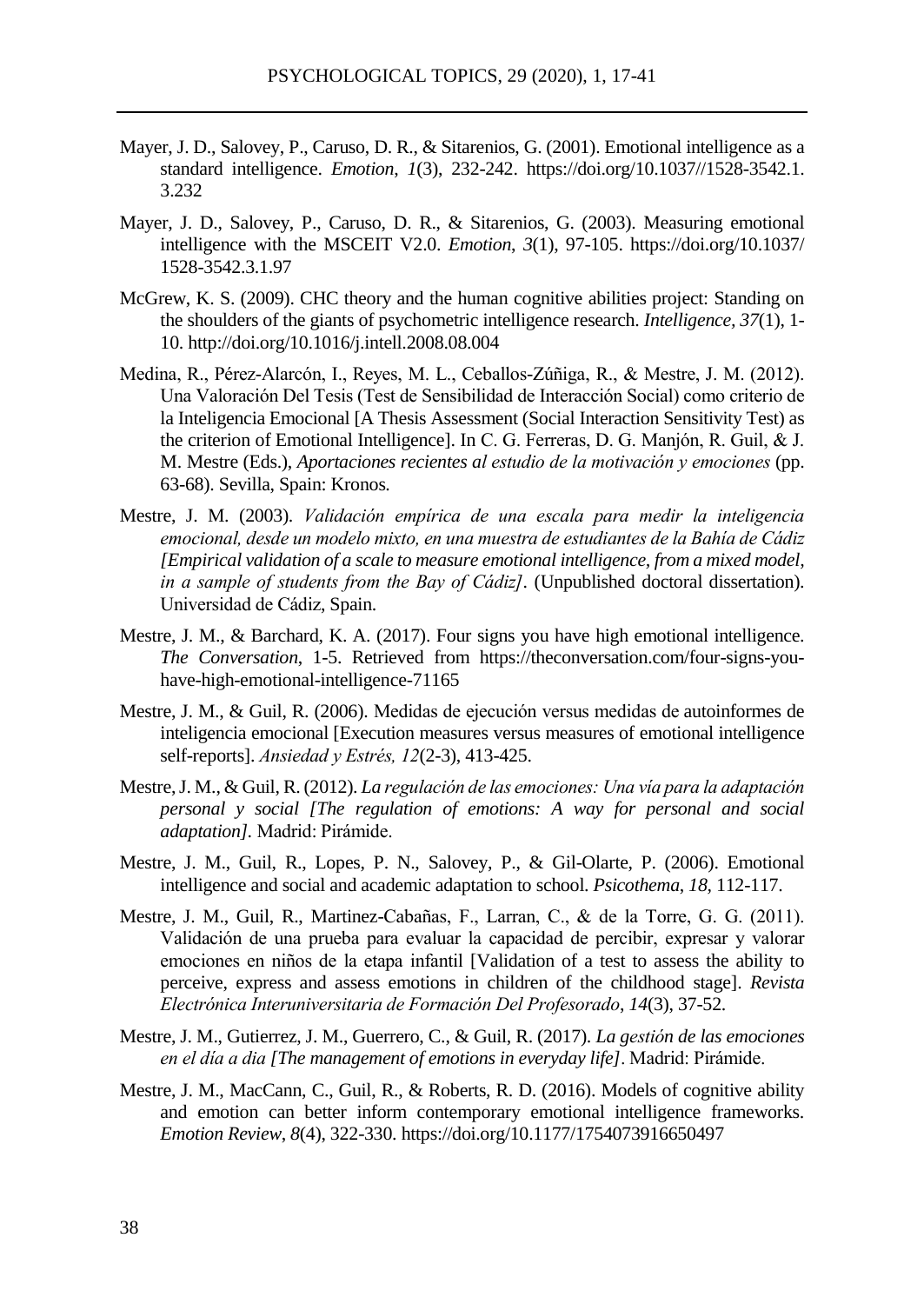- Mestre, J. M., Turanzas, J., García-Gómez, M., Guerra, J., Cordon, J. R., de la Torre, G. G., & Lopez-Ramos, V. M. (2019). Do trait emotional intelligence and dispositional mindfulness have a complementary effect on the children's and adolescents' emotional states ? *Frontiers in Psychology*, *10*, 1-11. https://doi.org/10.3389/fpsyg.2019.02817
- Mikolajczak, M. (2009). Moving beyond the ability-trait debate: A three level model of emotional intelligence. *E-Journal of Applied Psychology, 5,* 25-31. https://doi.org/ 10.7790/ejep.v512.175
- Nathanson, L., Rivers, S. E., Flynn, L. M., & Brackett, M. A. (2016). Creating emotionally intelligent schools with RULER. *Emotion Review*, *8*(4), 305-310. https://doi.org/ 10.1177/1754073916650495
- Nafukho, F. M. (2010). Emotional intelligence and performance: Need for additional empirical evidence. *Advances in Developing Human Resources*, *11*(6), 671-689. http://doi.org/10.1177/1523422309360838
- Oatley, K., & Johnson-Laird, P. N. (2014). Cognitive approaches to emotions. *Trends in Cognitive Sciences*, *18*(3), 134-140. https://doi.org/10.1016/j.tics.2013.12.004
- Opateye, J. A. (2014). The relationship between emotional intelligence, test anxiety, stress, academic success and attitudes of high school students towards electrochemistry. *Ife Psychologia*, *22*(1), 239-249.
- Parker, J. D. A., Summerfeldt, L. J., Hogan, M. J., & Majeski, S. A. (2004). Emotional intelligence and academic success: Examining the transition from high school to university. *Personality and Individual Differences*, *36*(1), 163-172. https://doi.org/10. 1016/S0191-8869(03)00076-X
- Pell, M. D., Jaywant, A., Monetta, L., & Kotz, S. A. (2011). Emotional speech processing: Disentangling the effects of prosody and semantic cues. *Cognition and Emotion*, *25*(5), 834-853. https://doi.org/10.1080/02699931.2010.516915
- Peña-Sarrionandia, A., Mikolajczak, M., & Gross, J. J. (2015). Integrating emotion regulation and emotional intelligence traditions: A meta-analysis. *Frontiers in Psychology, 6,* 160. https://doi.org/10.3389/fpsyg.2015.00160
- Petrides, K., Frederickson, N., & Furnham, A. (2004). The role of trait emotional intelligence in academic performance and deviant behavior at school. *Personality and Individual Differences*, *36*(2), 277-293. https://doi.org/10.1016/S0191-8869(03)00084-9
- Petrides, K. V., Mikolajczak, M., Mavroveli, S., Sanchez-Ruiz, M. J., Furnham, A., & Pérez-González, J. C. (2016). Developments in trait emotional intelligence. *Emotion Review*, *8*(4), 335-341. https://doi.org/10.1177/1754073916650493
- Plucker, J. A., & Esping, A. (Eds.). (2014). *Human intelligence: Historical influences, current controversies, teaching resources*. Retrieved from http://www.intelltheory.com
- Ruiz-Aranda, D., Cabello, R., Palomera, R., Extremera, N., Salguero, J. M., & Fernández-Berrocal, P. (2013). *Programa INTEMO. Guía para mejorar la inteligencia emocional de los adolescentes [INTEMO program. Guide to improve the emotional intelligence of adolescents].* Madrid: Pirámide.
- Salovey, P. (1991). *The psychology of jealousy and envy.* New York: Guilford.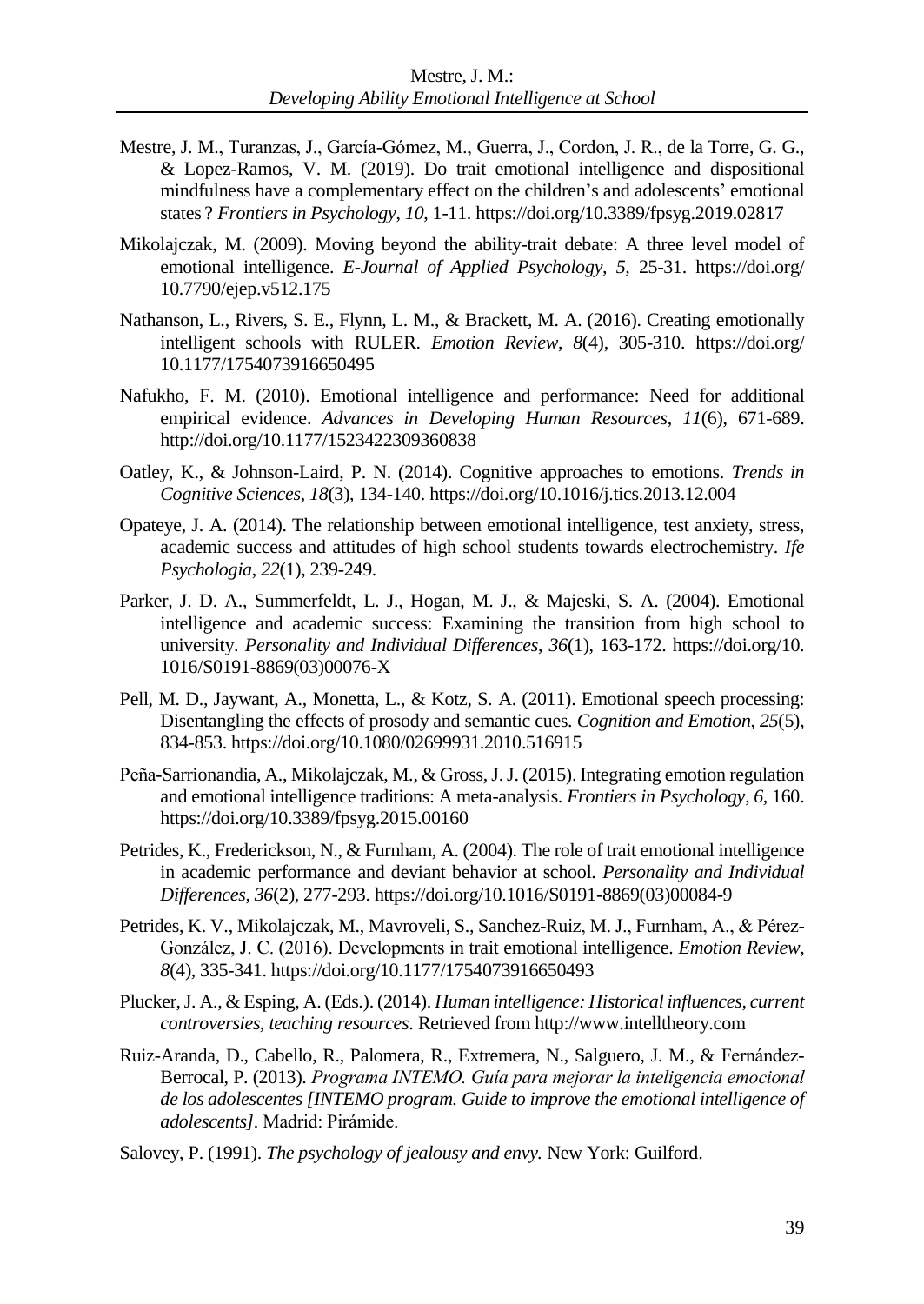- Salovey, P., Hsee, C. K., & Mayer, J. D. (1993). Emotional intelligence and the self-regulation of affect. In D. M. Wegner & J. W. Pennebaker (Eds.), *Emotion regulation in couples and families: Pathways to dysfunction and health* (pp. 258-277). Upper Saddle River, NJ: Prentice Hall.
- Salovey, P., & Mayer, J. D. (1990). Emotional intelligence. *Imagination, Cognition and Personality*, *9*(3), 185-211. https://doi.org/10.1016/S0962-1849(05)80058-7
- Sánchez-Álvarez, N., Extremera, N., & Fernández-Berrocal, P. (2015). Maintaining life satisfaction in adolescence: Affective mediators of the influence of perceived emotional intelligence on overall life satisfaction judgments in a two-year longitudinal study. *Frontiers in Psychology*, *6*, 1892. https://doi.org/10.3389/fpsyg.2015.01892
- Schneider, W. J., & McGrew, K. S. (2012). The Cattell-Horn-Carroll model of intelligence. In D. P. Flanagan & P. L. Harrison (Eds.), *Contemporary intellectual assessment: Theories, tests, and issues* (pp. 99-144). New York City, NY: Guilford Press.
- Schneider, W. J., & Newman, D. A. (2015). Intelligence is multidimensional: Theoretical review and implications of specific cognitive abilities. *Human Resource Management Review, 25*(1), 12-27. http://doi.org/ 10.1016/j.hrmr.2014.09.004
- Sharma, S., Deller, J., Biswal, R., & Mandal, M. K. (2009). Emotional intelligence: Factorial structure and construct validity across cultures. *International Journal of Cross Cultural Management*, *9*(2), 217-236. https://doi.org/10.1177/1470595809335725
- Swart, M., Kortekaas, R., & Aleman, A. (2009). Dealing with feelings: Characterization of trait alexithymia on emotion regulation strategies and cognitive-emotional processing. *PLoS ONE*, *4*(6), 7. http://doi.org/10.1371/journal.pone.0005751
- Toivonen, R., Kivelä, M., Saramäki, J., Viinikainen, M., Vanhatalo, M., & Sams, M. (2012). Networks of emotion concepts. *PLoS ONE*, *7*(1), e28883. https://doi.org/10.1371/ **Citation**
- Turanzas, J. A., Cordón, J. R., Choca, J. P., & Mestre, J. M. (2020). Evaluating the APAC (Mindfulness for giftedness) program in a Spanish sample of gifted children: A pilot study. *Mindfulness*, *11,* 86-98. https://doi.org/10.1007/s12671-018-0985-1
- UNESCO. (2014). Education strategy (2014-2021). *United Nations Educational, Scientific and Cultural Organization*, 1-63. Retrieved from https://unesdoc.unesco.org/ark:/ 48223/pf0000231288
- Van den Broeck, W., Hofmans, J., Cooremans, S., & Staels, E. (2014). Factorial validity and measurement invariance across intelligence levels and gender of the Overexcitabilities Questionnaire-II (OEQ-II). *Psychological Assessment*, *26*(1). https://doi.org/10.1037/ a0034475
- Vogel-Walcutt, J., Schatschneider, C., & Bowers, C. (2011). Social-emotional functioning of elementary-age deaf children: A profile analysis. *American Annals of the Deaf, 156*(1), 6-22. Retrieved from www.jstor.org/stable/26235122
- Vrtička, P., Bondolfi, G., Sander, D., & Vuilleumier, P. (2012). The neural substrates of social emotion perception and regulation are modulated by adult attachment style. *Social Neuroscience*, *7*(5), 473-493. https://doi.org/10.1080/17470919.2011.647410